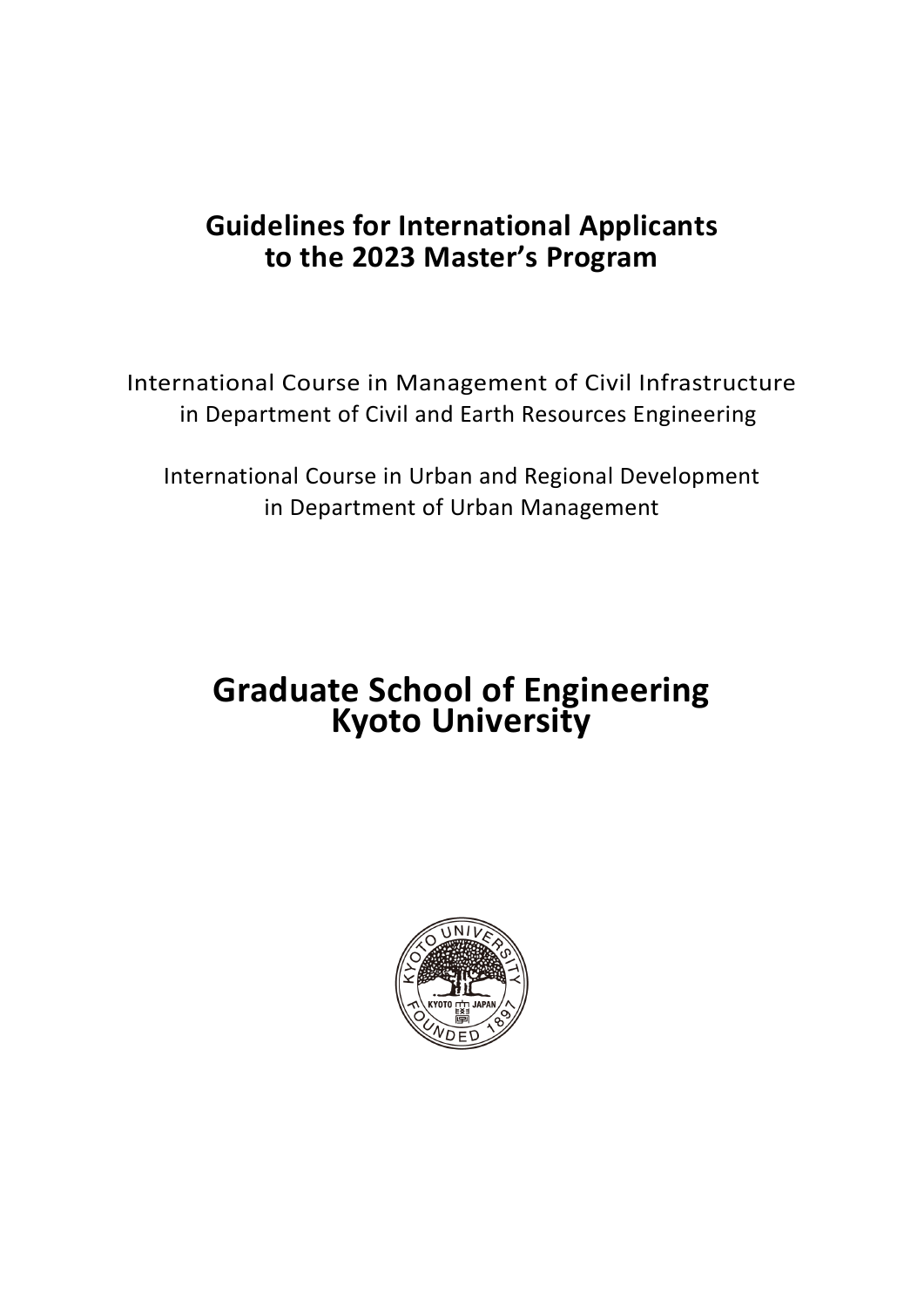# **Contents**

# **Application Materials Checklist**

#### Appendix:

Form A: Application Form for Eligibility Screening Form 1: Application Form Form 2: Educational and Vocational Background Form 3: Remittance Certificate of Application Fee Form 4: Address labels Form 5: Questionnaire for Submission of English Test Score Form 6: Letter of English Proficiency Statement Form 7: Preferred Study Area and Supervisor, and Specialized Subject of Oral Exam I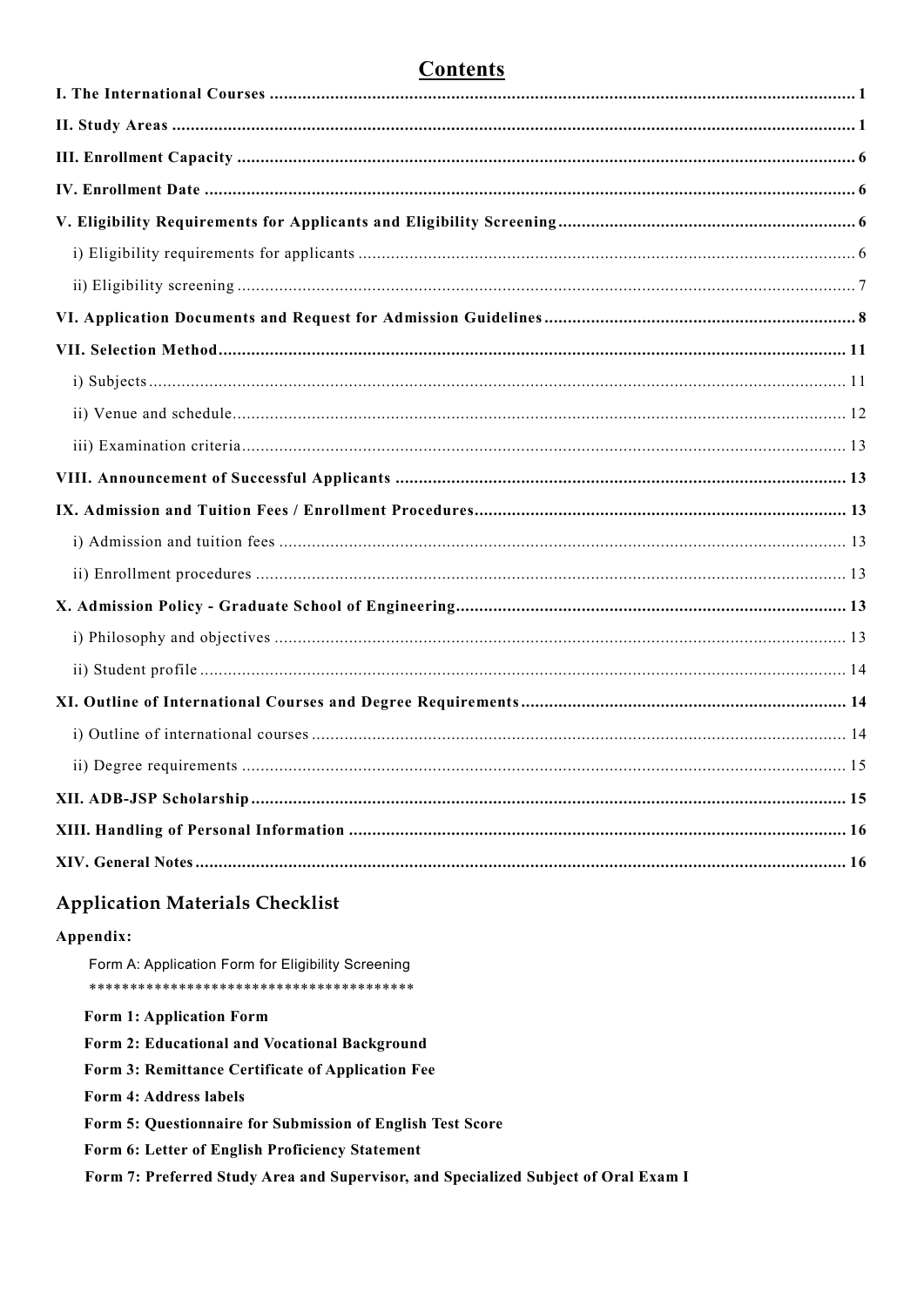## **Admission Calendar**

| April 4-<br>April 18, 2022       | Submission Period for Eligibility Screening<br>(Applicants filing under Requirement (4) or (5) are required to<br>submit eligibility screening documents.)<br>See page 7                                                                                                                                                 |
|----------------------------------|--------------------------------------------------------------------------------------------------------------------------------------------------------------------------------------------------------------------------------------------------------------------------------------------------------------------------|
| April 22-<br>May 9, 2022         | Result for Eligibility Screening will be sent by email.                                                                                                                                                                                                                                                                  |
| May $16-$<br>June 17, 2022       | Application Period for International Master's Program<br>Application documents must reach International Course Admissions<br>Office by June 17, 2022.<br>※Official Score Certificate of TOEFL, IELTS and TOEIC will be accepted<br>if they reach the Admissions Office by no later than 16:00 (JST) on July 29,<br>2022. |
|                                  | See page 8-11                                                                                                                                                                                                                                                                                                            |
| August 25 or 26,<br>2022         | Oral exam will be conducted at Kyoto University.                                                                                                                                                                                                                                                                         |
| September 8, 2022                | Examination results will be announced.<br>The list of successful applicants' number will be posted on the<br>websites.                                                                                                                                                                                                   |
| December, 2022-<br>January, 2023 | Visa applications                                                                                                                                                                                                                                                                                                        |
| Late March, 2023                 | Arrival in Japan                                                                                                                                                                                                                                                                                                         |
| April, 2023                      | <b>Entrance Ceremony</b>                                                                                                                                                                                                                                                                                                 |

# ■Note

Eligibility Screening and Application documents must be sent by registered mail. (Documents sent by email are not accepted.)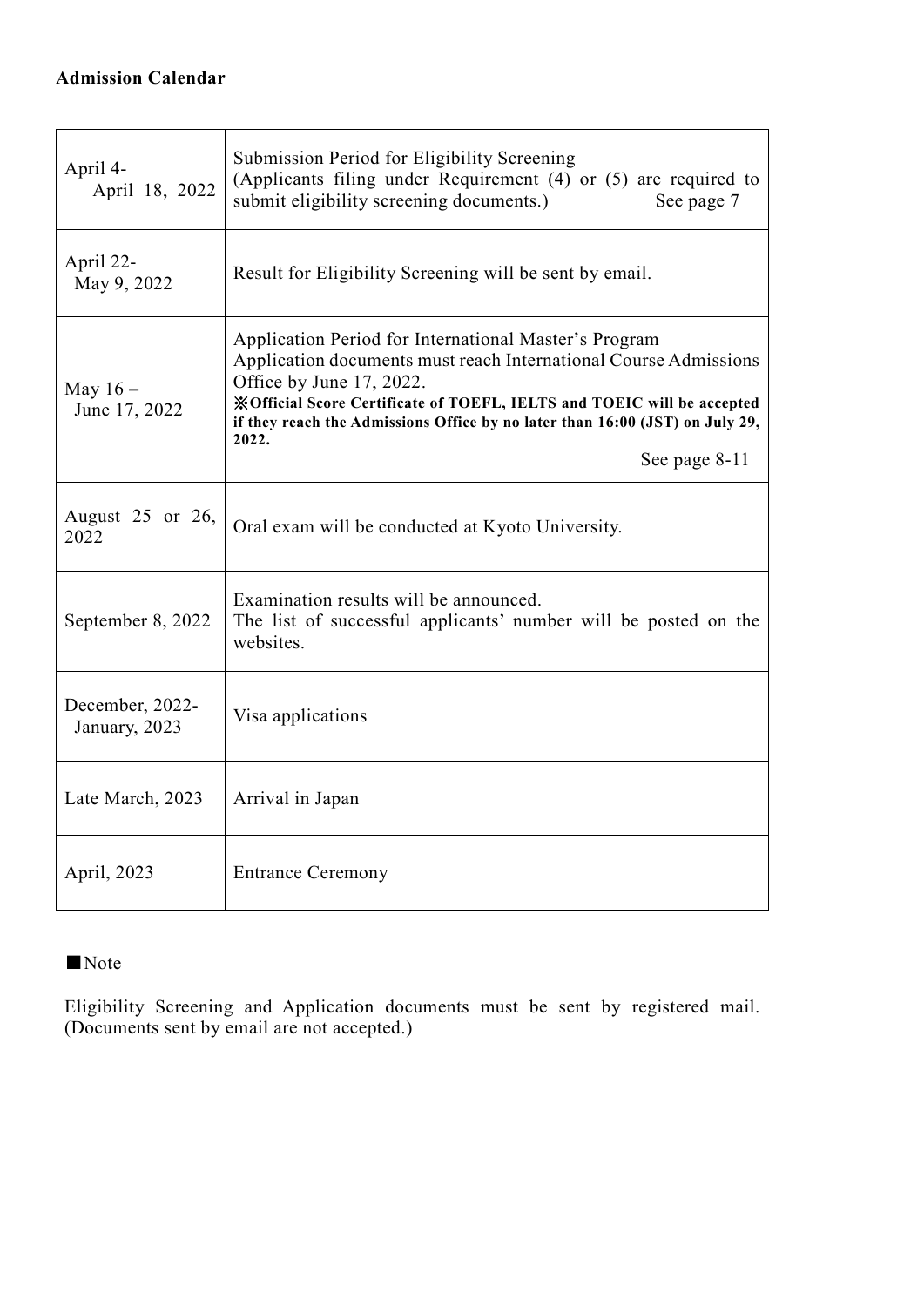#### **Guidelines for International Applicants to the 2023 Master's Program**

#### **International Course in Management of Civil Infrastructure in Department of Civil and Earth Resources Engineering, and International Course in Urban and Regional Development in Department of Urban Management**

**Graduate School of Engineering Kyoto University**

#### **I. The International Courses**

Department of Civil and Earth Resources Engineering and Department of Urban Management offer International Course in Management of Civil Infrastructure and International Course in Urban and Regional Development, respectively. These international courses aim to cultivate human resources who contribute to solving civil infrastructure issues and environmental problems. All classes of the courses are provided in English.

#### **II. Study Areas**

The two departments hold a joint entrance examination for the two international courses. Applicants should choose an area for special study during their master's research and indicate one choice in the space provided in the application form. The study areas available for examination in summer 2022 are listed in the following tables. **Applicants should have contacted the preferred supervisor from whom they wish to receive supervision prior to submitting their application documents, and the form must be signed by the supervisor.** Inquiries regarding the contact information for faculty members should be addressed to the following administrative office.

# **Administrative Office of the International Courses**

Department of Civil and Earth Resources Engineering Department of Urban Management Graduate School of Engineering, Kyoto University

**E-mail: icp\_master @t.kyoto-u.ac.jp**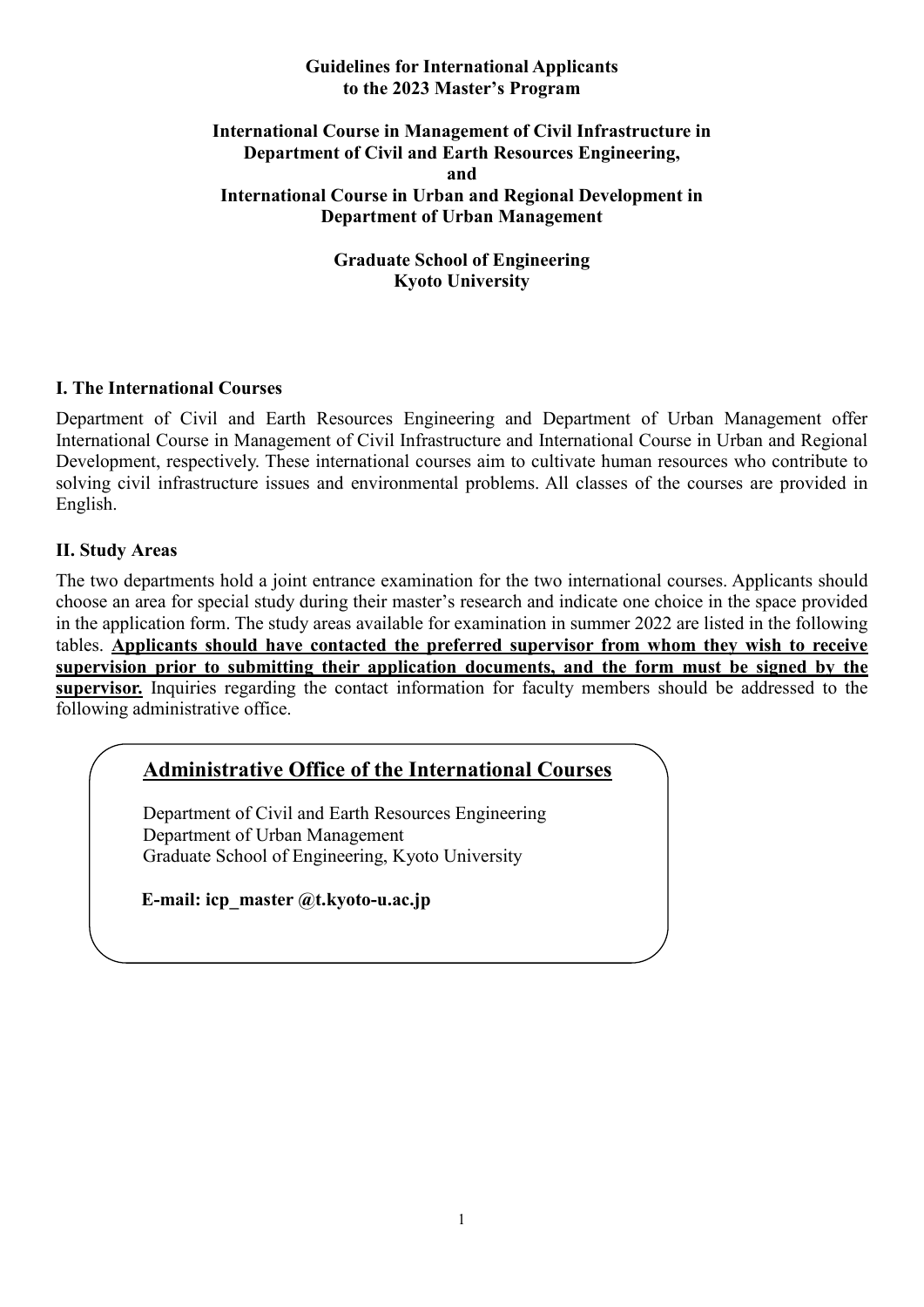| Area<br>No.    | Research topic (Faculty) (As of Jan. 2022)                                                                                                                                                                                                                                                             |
|----------------|--------------------------------------------------------------------------------------------------------------------------------------------------------------------------------------------------------------------------------------------------------------------------------------------------------|
| $\mathbf{1}$   | Applied Mechanics: Particle-based computational fluid dynamics, fluid-structure interaction,<br>turbulence modeling, mechanical stabilization of undersea tunnels, development and<br>application of the rigid plastic finite element method<br>(Assoc. Prof. Abbas Khayyer, Assoc. Prof. Jun Saito)   |
| $\overline{2}$ | Structural Materials Engineering: Properties of structural materials including concrete,<br>durability, maintenance, scenario design of civil infrastructures including concrete structures<br>(Prof. Takashi Yamamoto)                                                                                |
| 3              | Structural Mechanics: Structural behavior of steel/composite structures and their rational<br>design, Nondestructive evaluation of residual performance and maintenance of structures,<br>dynamic analysis of offshore structures<br>(Prof. Kunitomo Sugiura, Assoc. Prof. Yasuo Kitane)               |
| $\overline{4}$ | Bridge Engineering: Bridge aerodynamics, wind-induced instabilities, flow-induced<br>vibrations, aerodynamic countermeasures, wind resistant design, transportation and adhesion<br>of airborne salt particles, wind-induced disasters<br>(Prof. Tomomi Yagi)                                          |
| 5              | Structural Dynamics: Dynamic response of structures and their control, base isolation,<br>seismic resistant design, geopolymer concrete<br>(Prof. Yoshikazu Takahashi, Assoc. Prof. Lin An)                                                                                                            |
| 6              | Environmental Hydrodynamics: Air-water interfacial dynamics, coherent structure, mass<br>transfer in vegetated flows, floodplain hydraulics, interaction between fluid and sediment,<br>computation of turbulent flows<br>(Prof. Keiichi Toda, Assoc. Prof. Michio Sanjou)                             |
| $\tau$         | Hydrology and Water Resources Research: The hydrologic cycle, hydrologic prediction,<br>real-time hydrologic forecasting, hydrologic design, water resources management<br>(Prof. Yasuto Tachikawa, Jr. Assoc. Prof. Kazuaki Yorozu)                                                                   |
| 8              | Geomechanics: Investigation of soil-structure interaction (static and dynamic) and its design<br>method, simulation of deformation and failure of ground<br>(Prof. Makoto Kimura)                                                                                                                      |
| 9              | Infrastructure Innovation Engineering: Structural dynamics on vehicle-bridge interaction,<br>Environmental vibrations caused by bridge vibrations, Bridge health monitoring, Drive-by<br>bridge inspection, Smart sensing system, Seismic performance of viaduct under traffic<br>(Prof. Chul-Woo Kim) |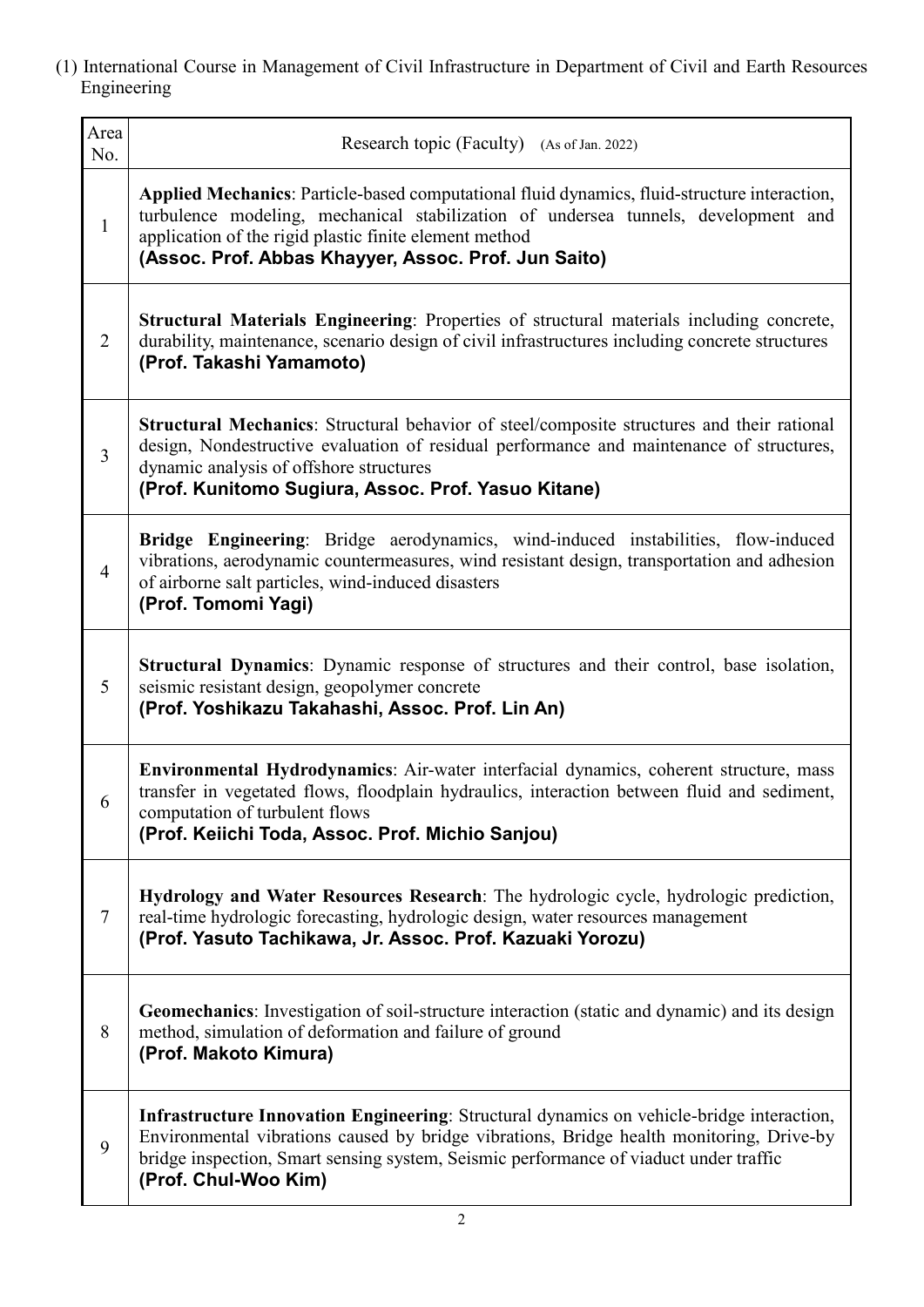| Area<br>No. | Research topic (Faculty) (As of Jan. 2022)                                                                                                                                                                                                                                                                                                                                                                            |  |
|-------------|-----------------------------------------------------------------------------------------------------------------------------------------------------------------------------------------------------------------------------------------------------------------------------------------------------------------------------------------------------------------------------------------------------------------------|--|
| 10          | Geoinformatics: Sensing of urban activity, analysis of mobile data, design of urban space,<br>geographic information systems, digital photogrammetry<br>(Prof. Nobuhiro Uno)                                                                                                                                                                                                                                          |  |
| 11          | Urban and Landscape Design: Landscape design, urban design, architecture of infrastructure<br>and environment, cultural climate and environment, regional planning, urban history<br>(Prof. Masashi Kawasaki, Assoc. Prof. Keita Yamaguchi)                                                                                                                                                                           |  |
| 12          | Urban Coast Design: Design and planning of urban coastal structures, particle method,<br>computational wave dynamics, computational fluid dynamics, computational mechanics of<br>sediment transport, computational mechanics for multiphase flow, crowd and multi-agent<br>simulation in urban areas<br>(Prof. Hitoshi Gotoh, Assoc. Prof. Eiji Harada)                                                              |  |
| 13          | Geophysics: Geophysical exploration of shallow to deep crustal structures, geophysical<br>modeling of geological phenomena that influence human activities, visualization of subsurface<br>geophysical properties<br>(Prof. Hitoshi Mikada, Assoc. Prof. Junichi Takekawa)                                                                                                                                            |  |
| 14          | Earth Crust Engineering: Rock fracture mechanics and dynamics in rock friction to study<br>strength of the earth's crust and to apply to the stability condition for the basement rock, study<br>on induced seismicity and its management, and study on hydraulic property of rock to<br>contribute radioactive waste disposal and carbon capture and storage<br>(Prof. Eiichi Fukuyama, Assoc. Prof. Yoshitaka Nara) |  |
| 15          | Measurement and Evaluation Technology: Instrumentation and nondestructive inspection<br>technologies for underground structures and environment, nondestructive characterization of<br>materials, environment-conscious development of oil, gas and mineral resources<br>(Prof. Kazuhiko Tsukada, Assoc. Prof. Sumihiko Murata)                                                                                       |  |
| 16          | Sediment Control Engineering: Controlling sediment in mountain-river-coast systems,<br>prediction and monitoring of sediment dynamic states in mountainous areas, developing<br>methods to decrease damage from sedimentation disasters, evaluating the impact of sediment<br>transport on the ecosystem<br>(Prof. Masaharu Fujita, Assoc. Prof. Hiroshi Takebayashi, Assoc. Prof. Shusuke<br>Miyata)                 |  |
| 17          | Hydroscience and Hydraulic Engineering: Three dimensional structure of flood flow and<br>bed form, prediction of sediment yield and its influence on flood, observations and<br>experiments on sediment transport phenomena, mechanism of river dyke breach, simulation of<br>urban inundation and stormwater drainage, interdisciplinary hydraulics-ecology and<br>hydrodynamics<br>(Prof. Kenji Kawaike)            |  |
| 18          | Geotechnics for Hazard Mitigation: Damage estimation of geotechnical structures after<br>large earthquakes, combined geo-disaster induced by rainfall and earthquake, behavior of<br>geotechnical structures made of composite materials<br>(Prof. Ryosuke Uzuoka)                                                                                                                                                    |  |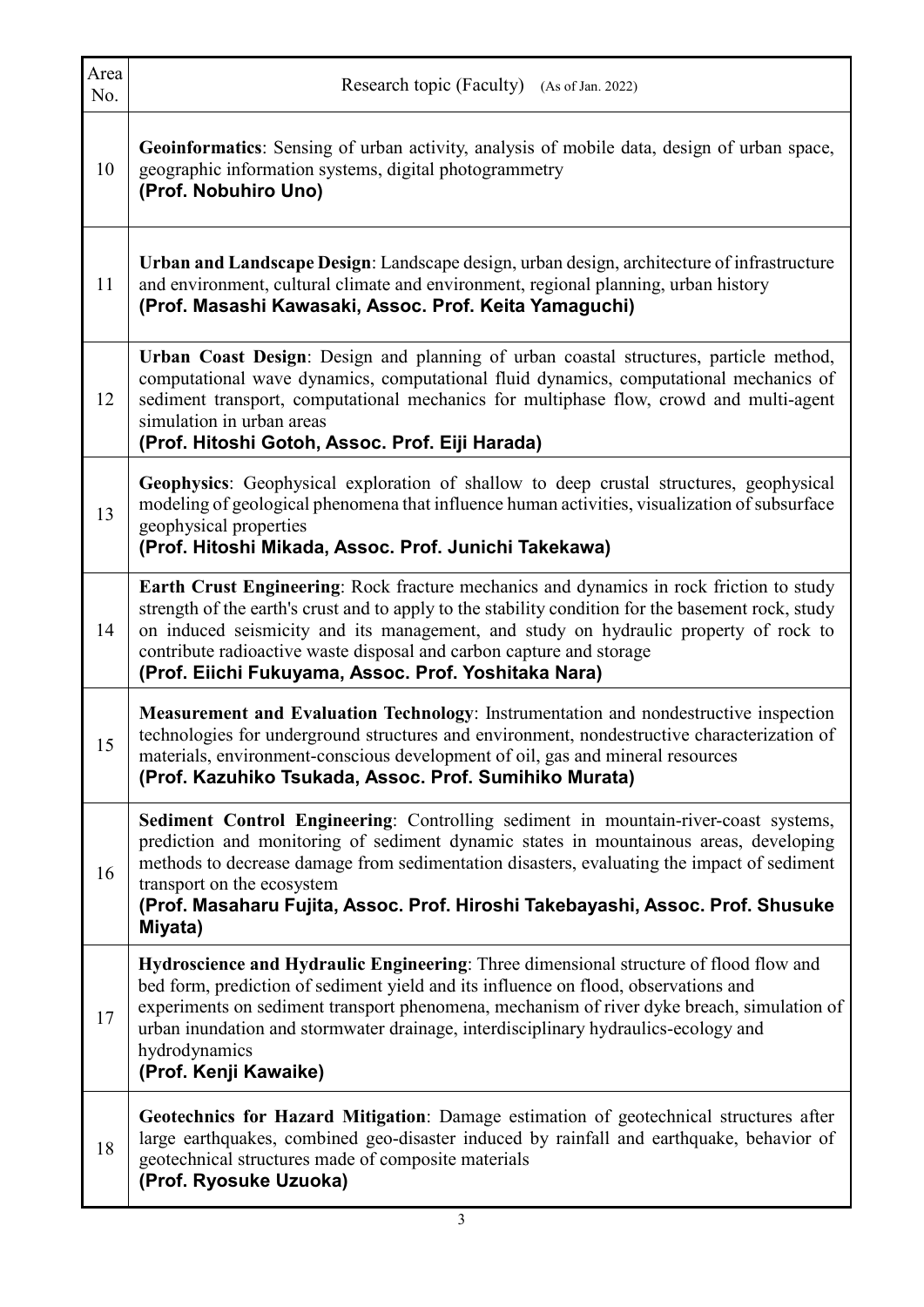| Area<br>No. | Research topic (Faculty) (As of Jan. 2022)                                                                                                                                                                                                                                                                                                                                               |
|-------------|------------------------------------------------------------------------------------------------------------------------------------------------------------------------------------------------------------------------------------------------------------------------------------------------------------------------------------------------------------------------------------------|
| 19          | Hydrometeorological Disasters Engineering: Global climate change impact assessment<br>on precipitation field, precipitation and flood forecasting, radar hydrology, remote sensing by<br>spaceborne precipitation radar, analysis and forecast of water and heat circulation in urban<br>area, formation process of river basin<br>(Prof. Eiichi Nakakita, Assoc. Prof. Kosei Yamaguchi) |
| 20          | Coastal Disaster Engineering: Modeling, hazard and risk assessment of extreme storm<br>surges, storm waves and tsunamis, Climate change impacts and adaptation on coastal hazards,<br>Interaction between atmospheric, ocean and waves<br>(Prof. Nobuhito Mori, Assoc. Prof. Tomoya Shimura)                                                                                             |
| 21          | Innovative Disaster Prevention Technology and Policy Research: Realtime Flood<br>Prediction, Impact assessment of climate and land use changes on hydrologic cycle, rainfall-<br>runoff and flood inundation analysis, development of strategic approaches to prevent water-<br>related disasters<br>(Assoc. Prof. Takahiro Sayama, Jr. Assoc. Prof. Florence Lahournat)                 |
| 22          | Waterfront and Marine Geohazards: Coastal-erosion processes and integrated sediment<br>management, estuarine and coastal geo-hydrodynamics, remote sensing of estuarine and<br>coastal environments<br>(Prof. Tetsuya Hiraishi, Assoc. Prof. Yasuyuki Baba)                                                                                                                              |
| 23          | Computational Engineering: Computational mechanics for fluids and solids, high-<br>performance computation for hydraulics and structural engineering, computational methods<br>(FDM, FVM, FEM), parallel computation, numerical visualization<br>(Prof. Satoru Ushijima)                                                                                                                 |
| 24          | International Management of Civil Infrastructure: Structural health monitoring,<br>Nondestructive testing, Hydrologic analysis for infrastructure, Long-term design of hydrologic<br>structures considering climate change<br>(Assoc. Prof. Sunmin Kim, Jr. Assoc. Prof. Kai-Chun Chang)                                                                                                 |

(2) International Course in Urban and Regional Development in Department of Urban Management

| Area<br>No. | Research topic (Faculty) (As of Jan. 2022)                                                                                                                                   |
|-------------|------------------------------------------------------------------------------------------------------------------------------------------------------------------------------|
| 26          | <b>Structures Management Engineering:</b> Materials property, maintenance method based on<br>deterioration mechanism, metabolism of structure<br>(Prof. Yoshikazu Takahashi) |
| 27          | Earthquake and Lifeline Engineering: Earthquake engineering, Disaster prevention<br>engineering, seismic risk management<br>(Prof. Junji Kiyono, Assoc. Prof. Aiko Furukawa) |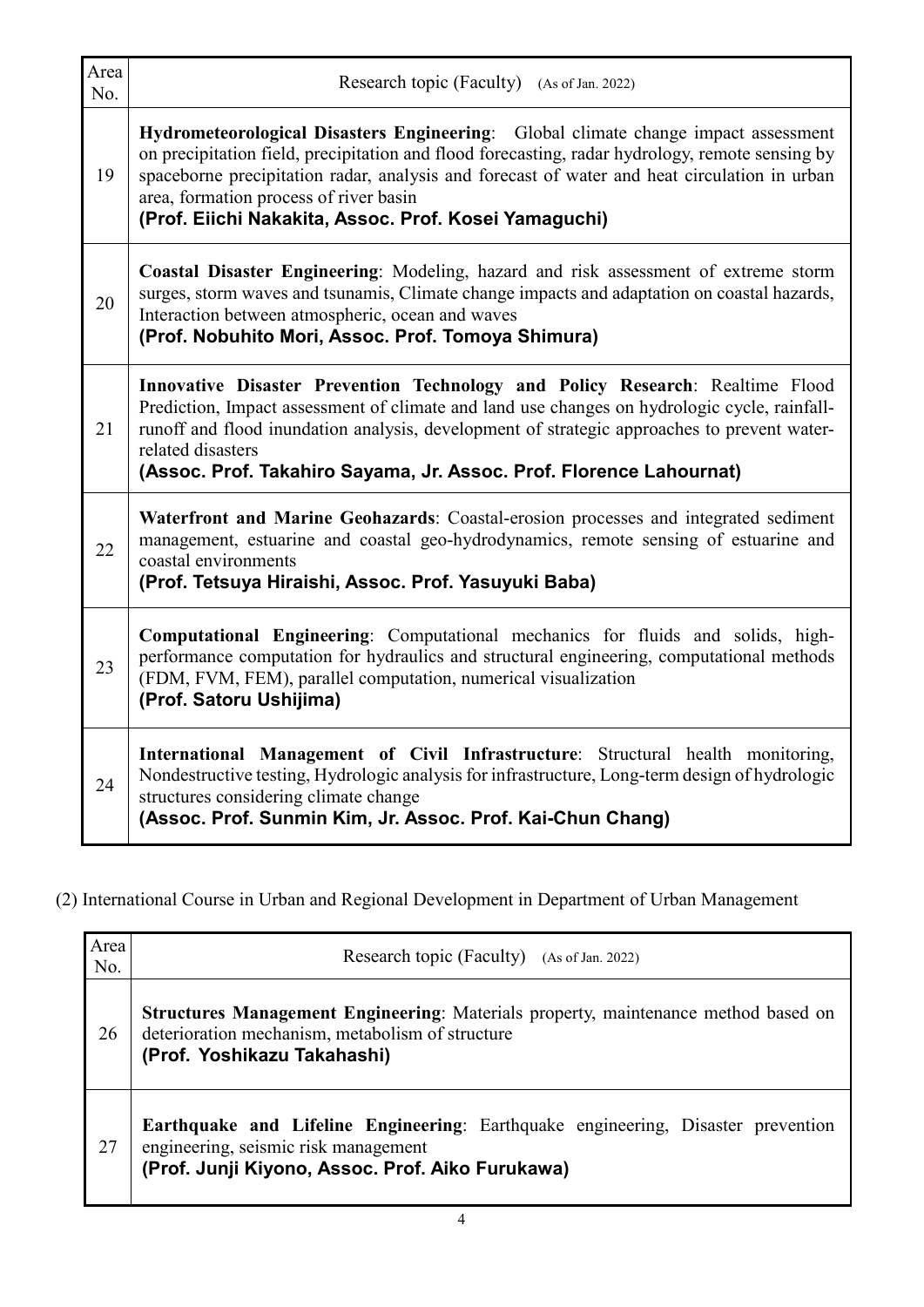| Area<br>No. | Research topic (Faculty) (As of Jan. 2022)                                                                                                                                                                                                                                                                                                                                                                                        |  |
|-------------|-----------------------------------------------------------------------------------------------------------------------------------------------------------------------------------------------------------------------------------------------------------------------------------------------------------------------------------------------------------------------------------------------------------------------------------|--|
| 28          | River System Engineering and Management: Fundamental theory of open channel flows,<br>river bed deformation and river channel processes, hydraulics on dike breaching,<br>understanding and forecasting of catchment water dynamics, river basin management<br>(Prof. Yutaka Ichikawa, Assoc. Prof. Shinichiro Onda)                                                                                                              |  |
| 29          | Construction Engineering Systems: Modeling behaviors of geomaterials from micro to<br>macro; design, construction, and maintenance of earth structures; safety assessment of earth<br>structures against natural hazards; innovation of stress sensing technologies<br>(Prof. Yosuke Higo, Assoc. Prof. Thirapong Pipatpongsa)                                                                                                    |  |
| 30          | Geofront-System Engineering: Numerical assessment of time development behavior of clay<br>foundations, conservation procedures for historical geo-relics, geo-informatic database<br>(Prof. Mamoru Mimura)                                                                                                                                                                                                                        |  |
| 31          | Earth and Resource System: Determination of in situ stress in ocean and continental deep<br>drillings, measurements of rock physical properties under high pressure and high temperature<br>conditions, wellbore stability for oil and gas developments, mathematical modeling of a<br>geothermal system, visualization of subsurface phenomenon by InSAR<br>(Prof. Weiren Lin)                                                   |  |
| 32          | Infrastructure Planning and Management Theory: Public investment policy,<br>transportation and communication behavior, monitoring of infrastructures, asset and risk<br>management for infrastructures<br>(Prof. Junichi Susaki, Assoc. Prof. Kakuya Matsushima)                                                                                                                                                                  |  |
| 33          | Urban and Regional Planning: Urban planning, urban policy, public transportation policy<br>(Assoc. Prof. Ryoji Matsunaka, Assoc. Prof. Tetsuharu Oba)                                                                                                                                                                                                                                                                             |  |
| 34          | Urban Management Systems: Development and public use of tunnel and underground space,<br>Mechanical and hydromechanical of fractured rock, Mechanical-Hydromechanical-Thermal-<br>Chemical coupling process and its modeling on rocks and soils, Advanced approach of the<br>geo-sequestration of energy byproducts, Construction issues on tunnel and geo-infrastructure<br>(Prof. Kiyoshi Kishida, Assoc. Prof. Yasuo Sawamura) |  |
| 35          | Intelligent Transport Systems: Optimization of transport and logistics systems, Traffic and<br>public transport management using big data and ITS, Shared mobility and integrated transport,<br>Reliability analysis of transport network, Experimental approach to traffic engineering<br>(Prof. Tadashi Yamada, Assoc. Prof. Jan-Dirk Schmöcker)                                                                                |  |
| 36          | Travel Behavior Analysis: Public psychology, social dilemmas, behavioral decision making,<br>practical social science research on community development, behavioral analysis of<br>transportation demand<br>(Prof. Satoshi Fujii)                                                                                                                                                                                                 |  |
| 37          | <b>Environmental Geosphere Engineering:</b> Distribution analyses of mineral, water, and energy<br>resources using remote sensing and mathematical geology; reservoir evaluation for storage<br>properties of crustal gases and fluids; and assessment and spatio-temporal modeling of crustal<br>environments from shallow to deep depths<br>(Prof. Katsuaki Koike, Assoc. Prof. Koki Kashiwaya)                                 |  |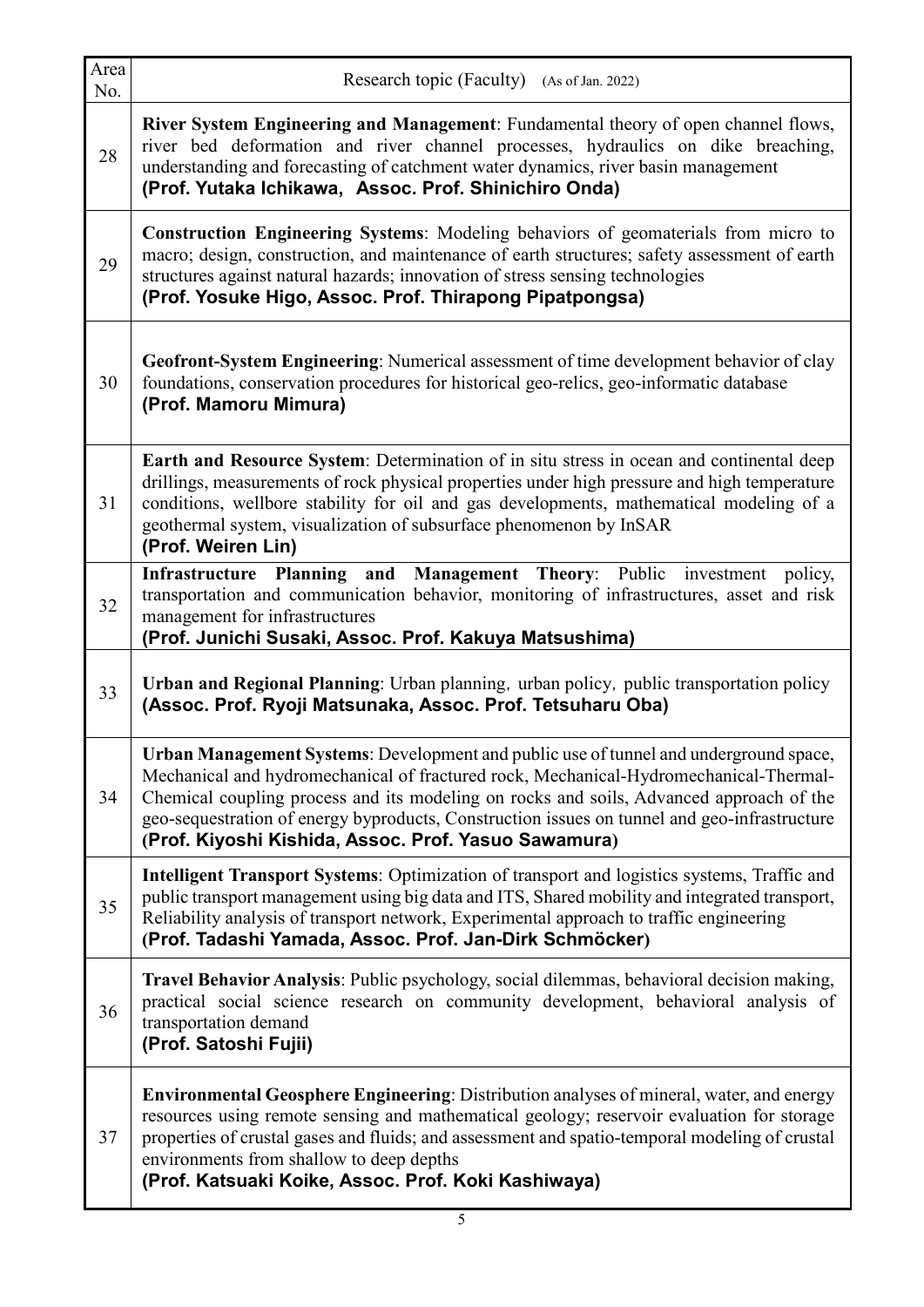| Area<br>No. | Research topic (Faculty) (As of Jan. 2022)                                                                                                                                                                                                                                                                                                                                                                                           |
|-------------|--------------------------------------------------------------------------------------------------------------------------------------------------------------------------------------------------------------------------------------------------------------------------------------------------------------------------------------------------------------------------------------------------------------------------------------|
| 38          | Dynamics of Foundation Structures: Earthquake engineering, engineering seismology,<br>seismic design, soil-structure interaction, seismic performance of structures, innovative<br>structure to resist seismic vibrations<br>(Prof. Sumio Sawada, Assoc. Prof. Hiroyuki Goto)                                                                                                                                                        |
| 39          | Regional Water Environment System: Comprehensive environmental dynamics model,<br>integrated water resources management, assessing the impact of climate change on flood and<br>drought<br>(Prof. Shigenobu Tanaka, Assoc. Prof. Kenji Tanaka)                                                                                                                                                                                       |
| 40          | Water Resources Engineering: Water resources systems management, global water<br>dynamics, modeling of human response to water hazards, prevention and mitigation of water-<br>related disasters<br>(Prof. Tomoharu Hori)                                                                                                                                                                                                            |
| 41          | Disaster Risk Management: Methodology of disaster risk analysis and assessment, Natech,<br>industrial risk management, chemical accident, sustainable management of infrastructure and<br>local assets, economic growth theory under catastrophic risks<br>(Prof. Ana Maria Cruz, Assoc. Prof. Muneta Yokomatsu)                                                                                                                     |
| 42          | Environmental Disaster Mitigation Management: Risk management of water resources,<br>integrated management of sediment routing systems, biodiversity conservation, ecosystem<br>management in river basins<br>(Prof. Tetsuya Sumi, Assoc. Prof. Yasuhiro Takemon, Assoc Prof. Sameh<br><b>Ahmed Kantoush)</b>                                                                                                                        |
| 43          | Urban Flood Control: Compound urban disasters, dynamics of fluid-structure coupled<br>systems, structural design for extreme events, dynamic response control, assessment and<br>maintenance of deteriorating urban facilities, urban flood disaster, hydraulics of water-related<br>disasters, water disaster prevention for underground space, tsunami disaster prevention<br>(Prof. Akira Igarashi, Assoc. Prof. Nozomu Yoneyama) |
| 44          | Sustainable Geoenvironmental Engineering: Environmental infrastructure engineering,<br>Soil and groundwater contamination, Geotechnics for waste management, Environmental risk<br>assessment, Environmental geotechnics<br>(Prof. Takeshi Katsumi, Assoc. Prof. Atsushi Takai)                                                                                                                                                      |
| 45          | International Urban and Regional Development: Urban and regional freight transportation,<br>humanitarian logistics<br>(Assoc. Prof. Ali Gul Qureshi)                                                                                                                                                                                                                                                                                 |

#### **III. Enrollment Capacity**

Up to 12 persons

#### **IV. Enrollment Date**

April 1st, 2023

#### **V. Eligibility Requirements for Applicants and Eligibility Screening**

i) Eligibility requirements for applicants

Applicants must have non-Japanese citizenship and hold the residence status of "College Student" at the time of admission, and satisfy any of the following requirements (or will satisfy any of the following requirements by the end of March 2023).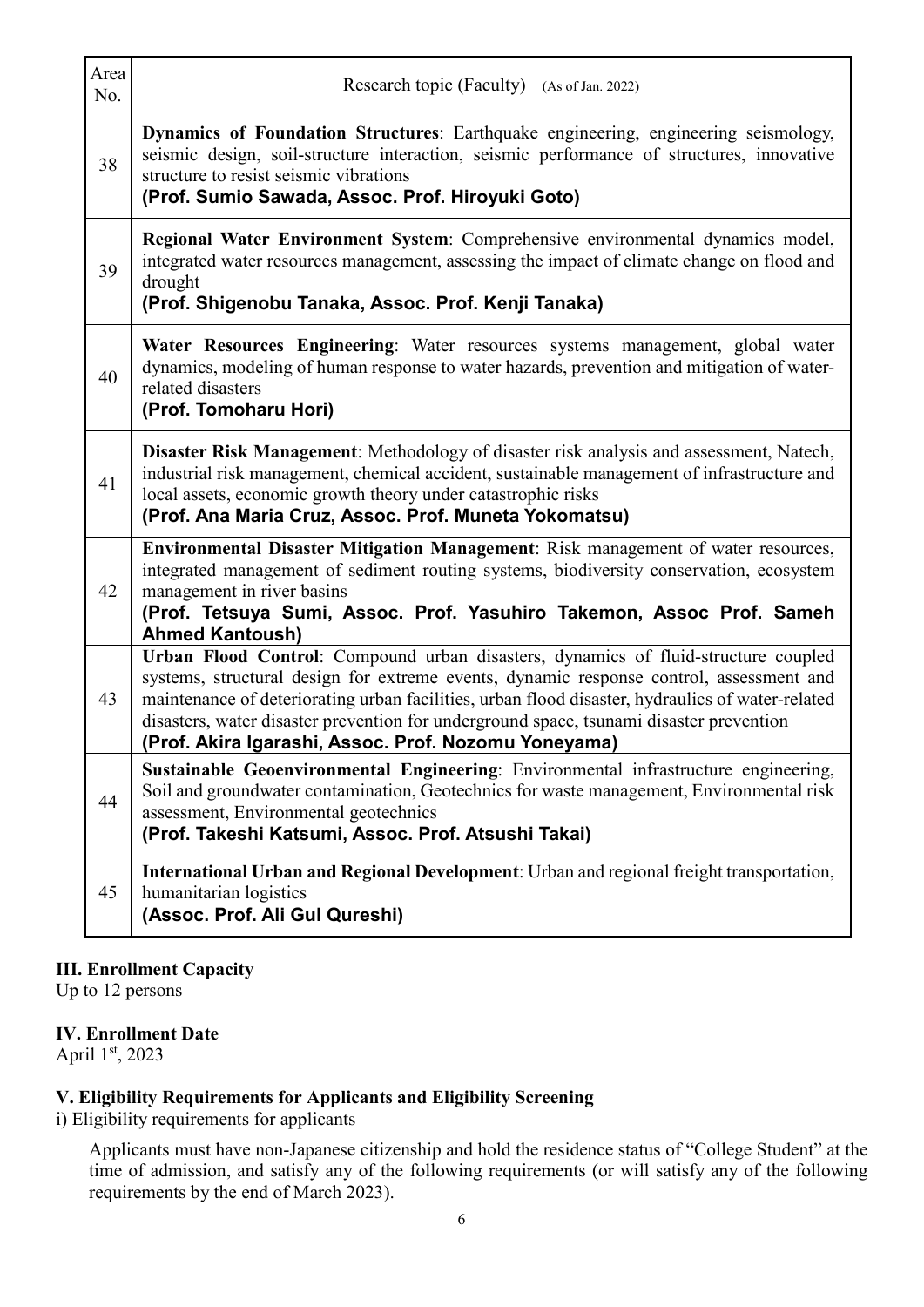## **Requirements:**

- (1) Must have graduated, or be expected to graduate from a Japanese university (excluding Undergraduate School of Global Engineering, Faculty of Engineering, Kyoto University) by March 31, 2023
- (2) Must have completed, or be expected to complete 16 years of school education by March 31, 2023
- (3) Must have received, or be expected to receive a degree equivalent to a bachelor's degree by March 31, 2023 by completing a three-year or longer program at a foreign university or other foreign educational facility. The university or educational facility must have been accredited by the respective foreign government or a person certified by the appropriate foreign governmental agency, or have been so designated by the Minister of MEXT.
- (4) Must have completed 15 years of school education in a foreign country and must be recognized by the Graduate School of Engineering, Kyoto University as having earned specified credits with excellent grades (This excludes applicants who satisfy (3).)
- (5) Must be qualified by means of an individual entrance examination by the Graduate School of Engineering of Kyoto University, must be judged to have academic ability equivalent or superior to a university graduate, and must be at least 22 years of age by March 31, 2023

#### ii) Eligibility screening

**Applicants filing under Requirement (4) or (5) above** are required to submit the following documents for preliminary eligibility screening.

**Documents to submit for eligibility screening** [applicants filing under Requirement (4) or (5)]

| (a) Application Form for<br><b>Eligibility Screening</b>                                                                                  | Applicants filing under Requirement (4) or (5): Use the attached designated<br>form (Form A). Applicants should contact their preferred supervisor prior to<br>submitting their application documents.                                                                                                                                                                                                                                                                                                                                                                                                      |
|-------------------------------------------------------------------------------------------------------------------------------------------|-------------------------------------------------------------------------------------------------------------------------------------------------------------------------------------------------------------------------------------------------------------------------------------------------------------------------------------------------------------------------------------------------------------------------------------------------------------------------------------------------------------------------------------------------------------------------------------------------------------|
| (b) Certificate of Graduation<br>(or Expected<br>Graduation), Certificate<br>of Bachelor's Degree<br>and Transcript of<br>Academic Record | Applicants filing under Requirement (4) or (5): Submit certificate of<br>graduation, certificate of bachelor's degree and a transcript of your academic<br>record prepared by the university in which you are/were enrolled. (If<br>graduation certificate or other documents show that bachelor's degree has<br>been completed, applicants don't need to submit Certificate of Bachelor's<br>Degree) If the certification is not written in English or Japanese, both the<br>original and its <b>English or Japanese translation</b> must be submitted. (A<br>translation by the applicant is acceptable.) |
| (c) Curriculum Sheet                                                                                                                      | Applicants filing under Requirement (4): Submit a curriculum sheet, provided<br>by the department in which you are/were enrolled, that outlines the contents<br>of the courses. If the certification is not written in English or Japanese, both<br>the original and its <b>English or Japanese translation</b> must be submitted. (A<br>translation by the applicant is acceptable.)                                                                                                                                                                                                                       |

■ Submission period for eligibility screening:

#### **April 4–April 18, 2022**

(The application documents must reach the Admissions Office no later than 17:00 (JST) on April 18, 2022)

#### Address for submissions:

Applicants should send the required documents to the following office by registered mail (e.g. EMS, UPS, DHL or FedEx). For delivery from within Japan, applicants must use "*sokutatsu, kan-i kakitome* (速達・簡易書留)".

International Course Admissions Office Graduate Student Section, Student Affairs Division,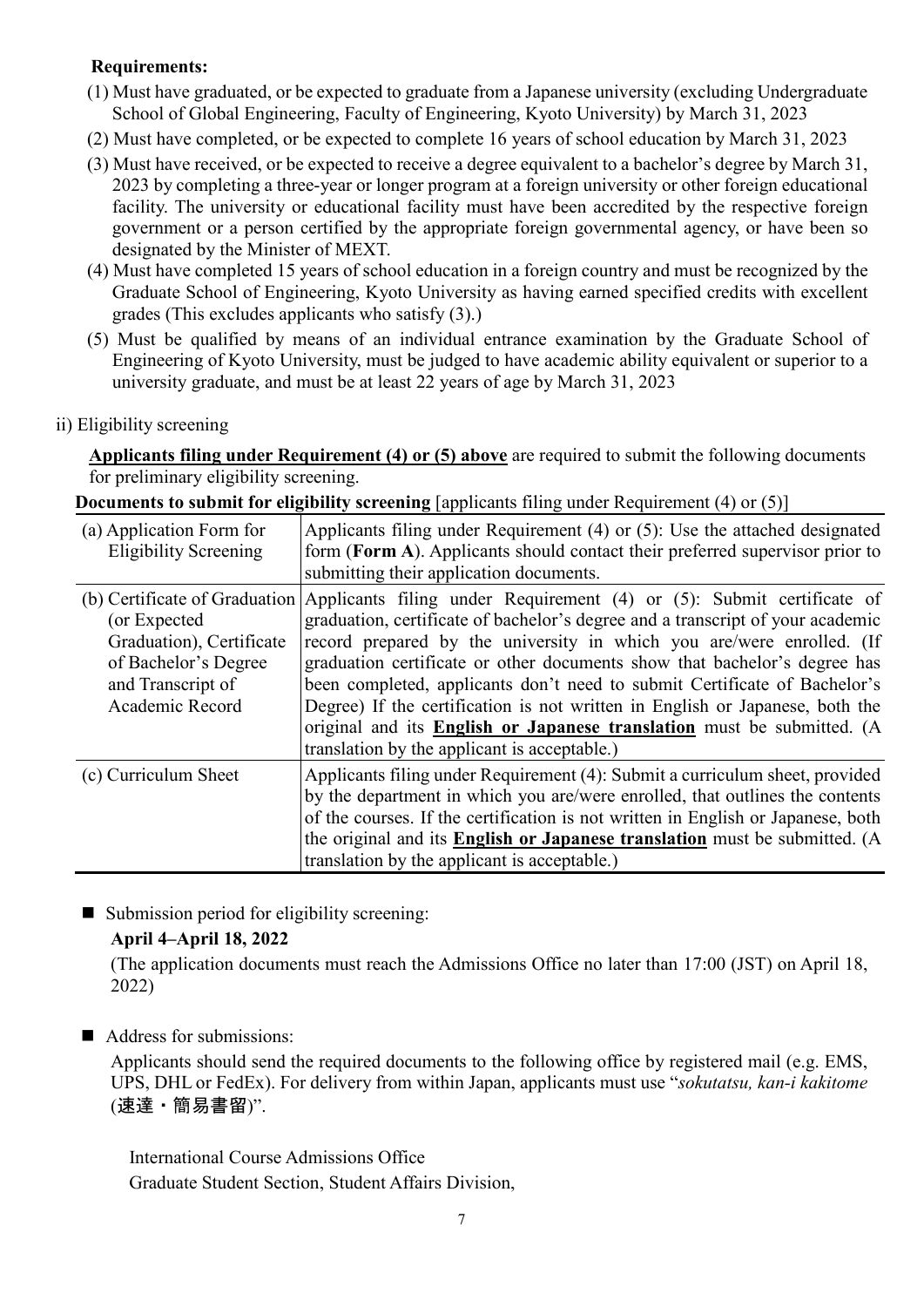Graduate School of Engineering, Kyoto University Cluster B, Kyoto Daigaku-Katsura, Nishikyo-ku, Kyoto, 615-8530, Japan Tel: +81-75-383-2040 for delivery-related inquiry only

## **Note:**

- Write "Application for Eligibility Screening for International Applicants to Master's Program of the Graduate School of Engineering" in red on the front of the envelope.
- Applicants will be informed of Eligibility Screening results by e-mail **by May 9, 2022**.

# **VI. Application Documents and Request for Admission Guidelines**

## **The designated forms can be downloaded from the following web sites.**

## **International Course in Management of Civil Infrastructure:**

http://www.ce.t.kyoto-u.ac.jp/mci/en/admission/download

# **International Course in Urban and Regional Development:**

http://www.um.t.kyoto-u.ac.jp/urd/en/admission/download

■ Submission period:

## **May 16–June 17, 2022 (The application documents must reach the Admissions Office by no later than 17:00 (JST) on June 17, 2022)**

※**Official Score Certificate of IELTS and TOEIC will be accepted if they reach the Admissions Office by no later than 16:00 (JST) on July 29, 2022. For TOEFL, applicants need to make a request to ETS (Educational Testing Service in USA) to send your Institutional Score Report to our departments (Institution Code: C092) no later than July 29, 2022. Any other application documents except for Official English Score must reach the office by June 17, 2022.**

# Address for submissions:

Applicants should send documents (1) to (11) to the following office by registered mail (e.g. EMS, UPS, DHL or FedEx). Documents sent from within Japan must be sent by *sokutatsu, kan-i kakitome* (速達・ 簡易書留). Receipt of submitted application forms will be confirmed by e-mail.

**International Course Admissions Office Graduate Student Section, Student Affairs Division, Graduate School of Engineering, Kyoto University Cluster B, Kyoto Daigaku-Katsura, Nishikyo-ku, Kyoto, 615-8530, Japan** Tel: +81-75-383-2040 for delivery-related inquiry only

#### **Documents required for application**

| (1) Application Form<br>and Photographs | Please use the attached designated form (Form 1). Three $(3)$ portrait<br><b>photographs</b> (width 3cm, height 4cm) taken within the last six months must be<br>attached to the form.           |
|-----------------------------------------|--------------------------------------------------------------------------------------------------------------------------------------------------------------------------------------------------|
|                                         | Paste one of the three photographs in the space provided on the form and <b>attach</b><br>the other two to the form with a paper clip. Please write your name on the back<br>of each photograph. |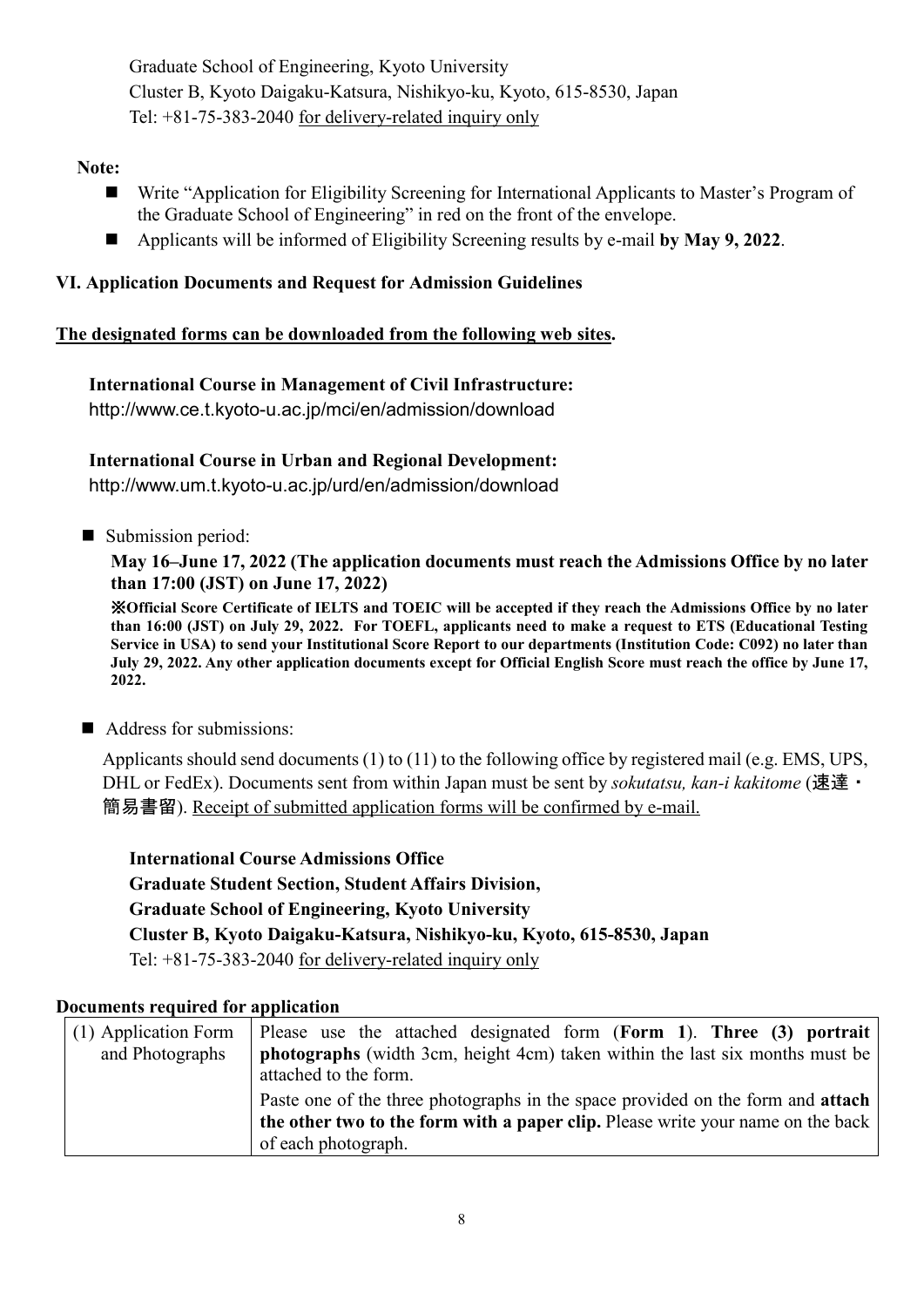| (2) Educational and<br>Vocational<br>Background                                                            | Provide details of your educational and vocational background using Form 2.                                                                                                                                                                                                                                                                                                                                                                                                                                                                                                                                                                                                                                                                                                |
|------------------------------------------------------------------------------------------------------------|----------------------------------------------------------------------------------------------------------------------------------------------------------------------------------------------------------------------------------------------------------------------------------------------------------------------------------------------------------------------------------------------------------------------------------------------------------------------------------------------------------------------------------------------------------------------------------------------------------------------------------------------------------------------------------------------------------------------------------------------------------------------------|
| $(3)$ Letter of<br>Recommendation                                                                          | Please submit a letter of recommendation from the supervisor of your<br>current/former degree program.<br>The letter of recommendation should include the following:<br>1) General remarks and overall impressions of the applicant (academic ability,<br>aptitude for research or professional skills, character, quality of previous work,<br>$etc.$ )<br>2) Name of the applicant<br>3) Recommender's relationship with the applicant<br>4) Recommender's institution, position, and contact information including email<br>address<br>5) Recommender's signature (in his/her own handwriting)<br>6) Date of issue                                                                                                                                                      |
|                                                                                                            | Notes:<br>i. There is no official form for letters of recommendation; the letter should be<br>written on the official letterhead of the recommender's institution.<br>ii. The recommender might be contacted to inquire about the contents of the<br>recommendation letter.                                                                                                                                                                                                                                                                                                                                                                                                                                                                                                |
| (4) Certificate of<br>Graduation (or<br>Expected<br>Graduation) and<br>Certificate of<br>Bachelor's Degree | Those who applied for eligibility screening under Requirement (4) or (5) on Page<br>7 do not need to submit the certificates again.<br>Submit a certificate of graduation and a certificate of bachelor's degree prepared<br>by the university you are currently attending or from which you have graduated.<br>(If graduation certificate or other documents show that bachelor's degree has been<br>completed, applicants don't need to submit Certificate of Bachelor's Degree.) If<br>the certificate is not written in English or Japanese, both the original and its<br><b>English or Japanese translation</b> must be submitted. (A translation by the<br>applicant is acceptable.)<br>*Those who are enrolled in Kyoto University as a "Research Student" and have |
|                                                                                                            | already submitted the original of their Graduation Certificate must also submit a<br>copy of the certificate with their application.                                                                                                                                                                                                                                                                                                                                                                                                                                                                                                                                                                                                                                       |
| (5) Transcript of<br>Academic Record                                                                       | Those who applied for eligibility screening under Requirement (4) or (5) on Page<br>7 do not need to submit the transcript again.<br>Submit a transcript prepared by the university you are currently attending or from<br>which you have graduated. If the transcript is not written in English or Japanese,<br>both the original and its English or Japanese translation must be submitted. (A<br>translation by the applicant is acceptable.)                                                                                                                                                                                                                                                                                                                           |
|                                                                                                            | *Those who are enrolled in Kyoto University as a "Research Student" and have<br>already submitted the original of their transcript must also submit a copy of the<br>transcript with their application.                                                                                                                                                                                                                                                                                                                                                                                                                                                                                                                                                                    |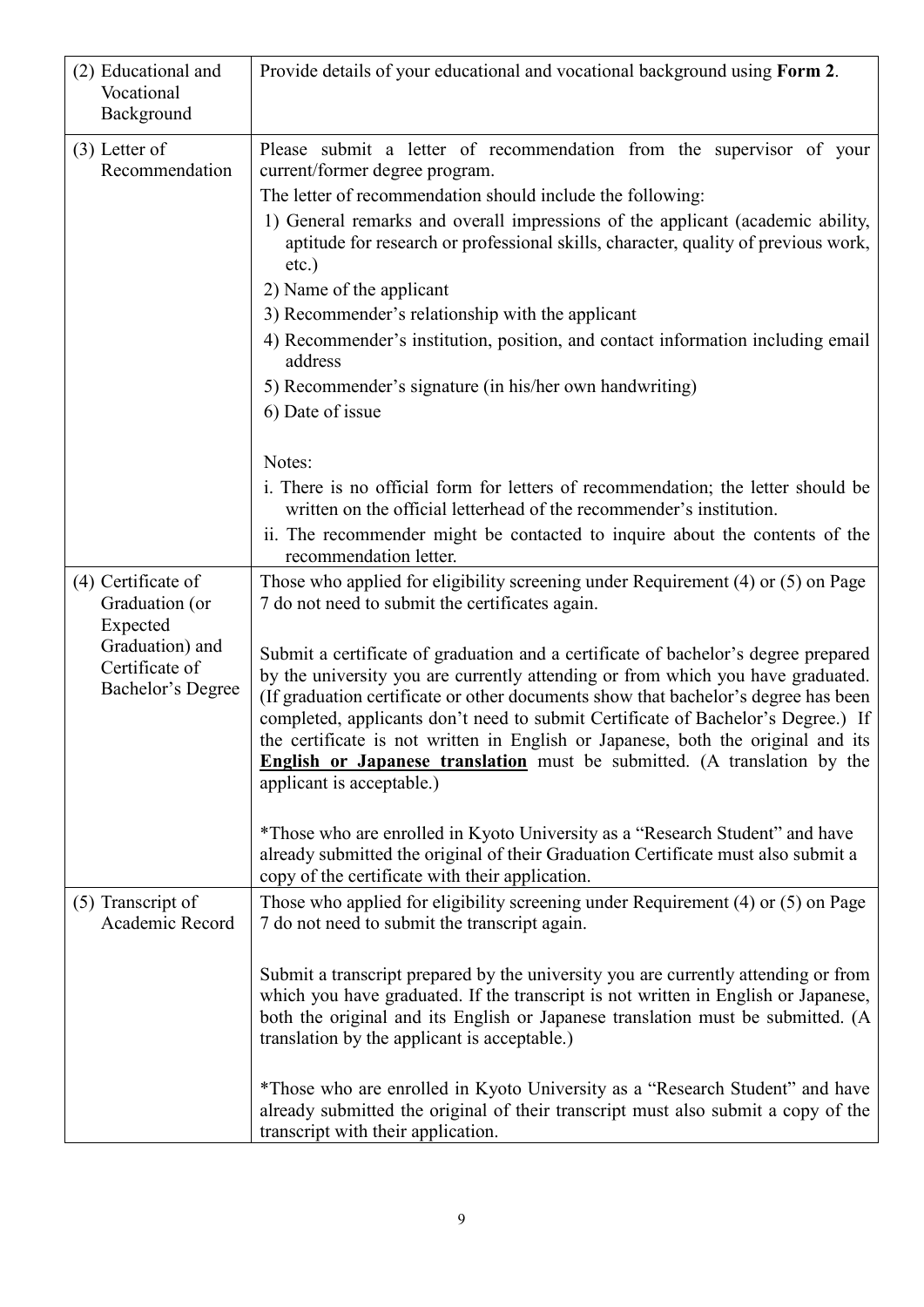| (6) Remittance<br>Certificate of<br><b>Application Fee</b>              | Application Fee: 10,000 yen<br>Period: May 16, 2022-June 17, 2022                                                                                                                                                                                                                                                                                                                                               |
|-------------------------------------------------------------------------|-----------------------------------------------------------------------------------------------------------------------------------------------------------------------------------------------------------------------------------------------------------------------------------------------------------------------------------------------------------------------------------------------------------------|
|                                                                         | The application fee can be paid to Kyoto University by visiting the website below<br>between May 16, 2022 and June 17, 2022.                                                                                                                                                                                                                                                                                    |
|                                                                         | https://www3.univ-jp.com/kyoto-u/en/eng/                                                                                                                                                                                                                                                                                                                                                                        |
|                                                                         | 1 Online Transaction<br>When you pay application fee, you must access the website and follow the<br>instructions on each screen.                                                                                                                                                                                                                                                                                |
|                                                                         | 2 Check<br>Note a registration number and the number for payment or print out. When<br>indicating a payment certificate, input mail address and password are necessary.                                                                                                                                                                                                                                         |
|                                                                         | 3 Payment<br>Choose a payment method.                                                                                                                                                                                                                                                                                                                                                                           |
|                                                                         | 4 Application<br>Use the attached designate form (Form 3) and attach the printed "Result" page.                                                                                                                                                                                                                                                                                                                 |
|                                                                         | Note:<br>Applicants are required to pay a charge (650 yen) as well as application fee.<br>■<br>Print out "収納証明書" or payment certificate of application fee, cut out a necessary<br>■<br>portion from payment certificate and affix it to the Form 3.                                                                                                                                                            |
|                                                                         | Once the application fee has been paid, it will not be refunded under any<br>circumstances except the following case.                                                                                                                                                                                                                                                                                           |
|                                                                         | We will refund the application fee to the international students who receive Japanese<br>Government (Monbukagakusho) MEXT Scholarship after enrollment. We do not<br>refund a processing fee. Bank transfer fee will be borne by the applicants when<br>refunding.                                                                                                                                              |
| (7) Copy of Passport                                                    | Copied page(s) must include the examinee's name, photo, passport number, place<br>of issue and expiry date. If the applicant does not have a passport, a copy of their<br>official photo ID and its <b>English or Japanese translation</b> are also acceptable. (A<br>translation by the applicant is acceptable.)                                                                                              |
| (8) Address Label                                                       | For further communication regarding examination vouchers and results, write your<br>name, address and postal code (as of early July / early September 2022) on the<br>designated form (Form 4a, 4b). For further communication regarding admission<br>procedures, write your name, address and postal code (as of early March 2023) on<br>the designated form (Form 4c).                                        |
|                                                                         | Note: If you change your address after applying, you must promptly inform us of<br>the new address.                                                                                                                                                                                                                                                                                                             |
| (9) Official Score<br>Certificate of<br>TOEFL, IELTS or<br><b>TOEIC</b> | The score is valid only if the examination date is <b>after June 1, 2020.</b><br>Submit Form 5 together with your official score certificates of TOEFL, IELTS or<br>TOEIC as instructed below. Native English speakers can submit a "Statement of<br>English Proficiency" (Form 6) instead of the score report of TOEFL, IELTS or<br>TOEIC. English score report for TOEFL, IELTS or TOEIC must be submitted to |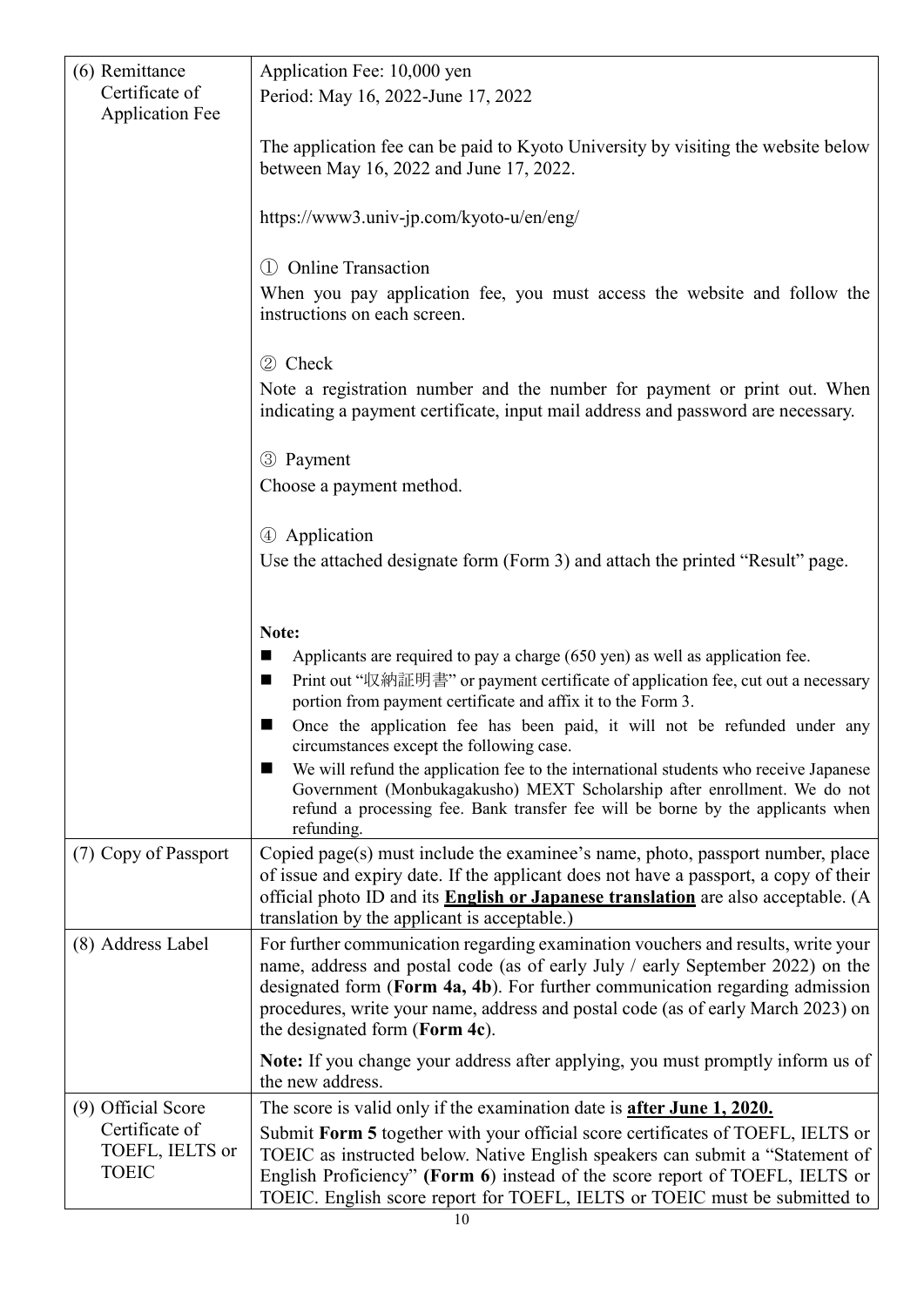|                                                                                                             | the Admissions Office by 16:00 on July $29, 2022$ .                                                                                                                                                                                                                                                                                                                                                                                                                                                                                                                                                                                                                                                                                                                                                                                                                                                                              |
|-------------------------------------------------------------------------------------------------------------|----------------------------------------------------------------------------------------------------------------------------------------------------------------------------------------------------------------------------------------------------------------------------------------------------------------------------------------------------------------------------------------------------------------------------------------------------------------------------------------------------------------------------------------------------------------------------------------------------------------------------------------------------------------------------------------------------------------------------------------------------------------------------------------------------------------------------------------------------------------------------------------------------------------------------------|
|                                                                                                             | <b>TOEFL</b><br>Only TOEFL-iBT (internet-Based Test) including TOEFL iBT (Special) Home<br>Edition is acceptable. TOEFL MyBest Scores are not accepted. The result of<br>TOEFL-ITP (Institutional Testing Program) is invalid.<br>Applicants are required to order an Institutional Score Report to be sent to the<br>Admissions Office by ETS before applying for the course. Institution Code of our<br>departments is "C092". Paper version is not needed.<br><b>IELTS (Academic Module)</b><br>Only IELTS (Academic Module) including CD IELTS (Computer-delivered<br>IELTS) is acceptable.<br>Paper version Official score certificates must be submitted to the Admissions<br>Office. In the case that the official score certificate is submitted by the test center,<br>applicants must make a request to the test center to send the official score certificate<br>to Kyoto University well in advance.<br><b>TOEIC</b> |
|                                                                                                             | Only the official TOEIC Listening & Reading test is acceptable. The result of<br>TOEIC-IP is invalid.<br>Paper version Official score certificates must be submitted to the Admissions<br>Office.                                                                                                                                                                                                                                                                                                                                                                                                                                                                                                                                                                                                                                                                                                                                |
| Preferred<br>(10)<br>Study Area<br>and<br>Supervisor,<br>and<br>Specialized<br>Subject of<br>Oral<br>Exam I | Choose one study area of interest and supervisor by referring to Tables of<br>II. Study Areas, select one specialized subject referring to VII. Selection<br>Method, i) Subjects, and enter them into the designated form (Form 7).<br>Applicants should contact the supervisor prior to submitting their application<br>documents, and the form must be signed by the supervisor.                                                                                                                                                                                                                                                                                                                                                                                                                                                                                                                                               |
| Five $(5)$<br>(11)<br>Copies of Essay                                                                       | Applicants should report their past/current research activities and future study<br>plans in the graduate program approved by the prospective supervisor. The essay<br>should be printed on A4 within three pages and include the applicant's name and<br>the title of the essay on the cover page. The essay should be clearly described, using<br>graphs and illustrations where necessary.                                                                                                                                                                                                                                                                                                                                                                                                                                                                                                                                    |

# **VII. Selection Method**

Applicants are selected based on a comprehensive evaluation of the submitted documents together with the examination score.

- i) Subjects
	- (1) English ability (200 points): assessment of the submitted TOEFL, IELTS or TOEIC score certificate. Applicants who have submitted a "Statement of English Proficiency" will be evaluated through oral exam.
	- (2) Oral Exam I/II (800 points):

The Oral Exam I will last approximately 20 minutes and will mainly focus on the applicants' basic knowledge on the specialized subjects listed below (Structural Mechanics, Hydraulics, Soil Mechanics, Planning and Management, and Earth Resources Engineering) or mathematical knowledge. The table below shows the ranges of questions for each subject.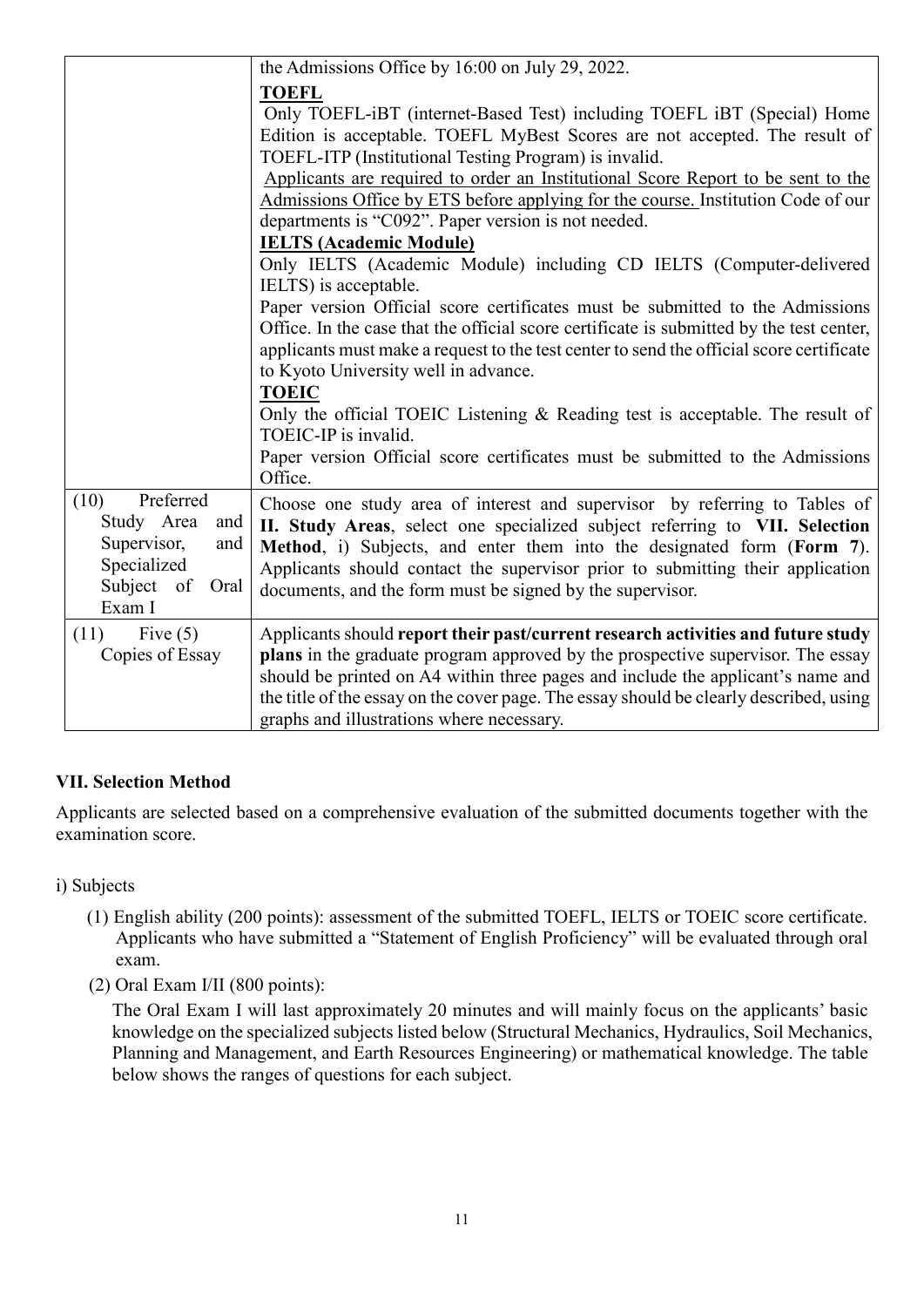| Subject                 |                                       | Range of Questions                                                                                                                                                                                                                                                                                                                                                                                                          |  |
|-------------------------|---------------------------------------|-----------------------------------------------------------------------------------------------------------------------------------------------------------------------------------------------------------------------------------------------------------------------------------------------------------------------------------------------------------------------------------------------------------------------------|--|
|                         | Structural<br>Mechanics               | Force equilibrium, Sectional forces, Influence lines, Stress and<br>strain, Mechanical properties of materials, Sectional properties,<br>Stability of structures and static determinate/indeterminate,<br>Statically determinate structures, Deformation of structures,<br>Elastic buckling of columns, Statically indeterminate<br>structures, Equations of elasticity, Work and energy, Virtual<br>work, Energy principle |  |
|                         | Hydraulics                            | Fundamentals of fluid motion, Hydrostatics, Dynamics of<br>perfect fluids, Water waves, Viscous flows and turbulence,<br>Dimensional analysis and similarity law, Steady pipe flows,<br>Steady open-channel flows                                                                                                                                                                                                           |  |
| Specialized<br>subjects | Soil Mechanics                        | Physical properties and classification of soils, Permeability and<br>seepage, Consolidation, Shear strength, Compaction, Earth<br>pressure, Bearing capacity, Stress distribution, Slope stability,<br>Ground improvement, Liquefaction, Seismic behavior                                                                                                                                                                   |  |
|                         | Planning and<br>Management            | Linear Programming, Nonlinear programming, Dynamic<br>Programming, Game theory, Network analysis, Cost-benefit<br>analysis, Regression analysis, Urban and Regional Planning,<br><b>Transportation Planning</b>                                                                                                                                                                                                             |  |
|                         | <b>Earth Resources</b><br>Engineering | Mechanics and hydraulics in rock; Geological survey methods<br>Principles,<br>geology;<br>and<br>resource<br>data<br>processing/interpretation in geophysical exploration using<br>seismic, electrical, and electromagnetic methods                                                                                                                                                                                         |  |
| Mathematics             |                                       | Calculus, Linear algebra, Vector analysis, Complex functions,<br>Fourier transform, Laplace transform, Differential equations,<br>Probability and statistics                                                                                                                                                                                                                                                                |  |

At Oral Exam I, applicants take one of the five specialized subjects or mathematics. All applicants are required to select one specialized subject using **Form 7** in any of the following two cases.

− Applicants who intend to take a specialized subject:

Select one specialized subject that you wish to take using **Form 7**. You are allowed to take mathematics at the examination instead of the specialized subject you select in the form.

− Applicants who intend to take mathematics:

You are allowed to take a specialized subject at the examination instead of mathematics. For this case, you are required to select one specialized subject that you wish to take using **Form 7**.

Note that you are not allowed to take any other specialized subjects once you select one specialized subject in **Form 7**.

Oral Exam II will last approximately 10 minutes. Applicants should prepare a presentation (approximately 5 minutes in length) on their graduation research or their current main research. In a presentation, applicants can use liquid-crystal projector and PC. An interview will be conducted for approximately 5 minutes after presentation.

ii) Venue and schedule

Applicants should take the examination at Kyoto University on August 25 or 26, 2022. **More detailed instructions on the oral exam will be provided together with the examination voucher,** which will be mailed to applicants after their application has been accepted.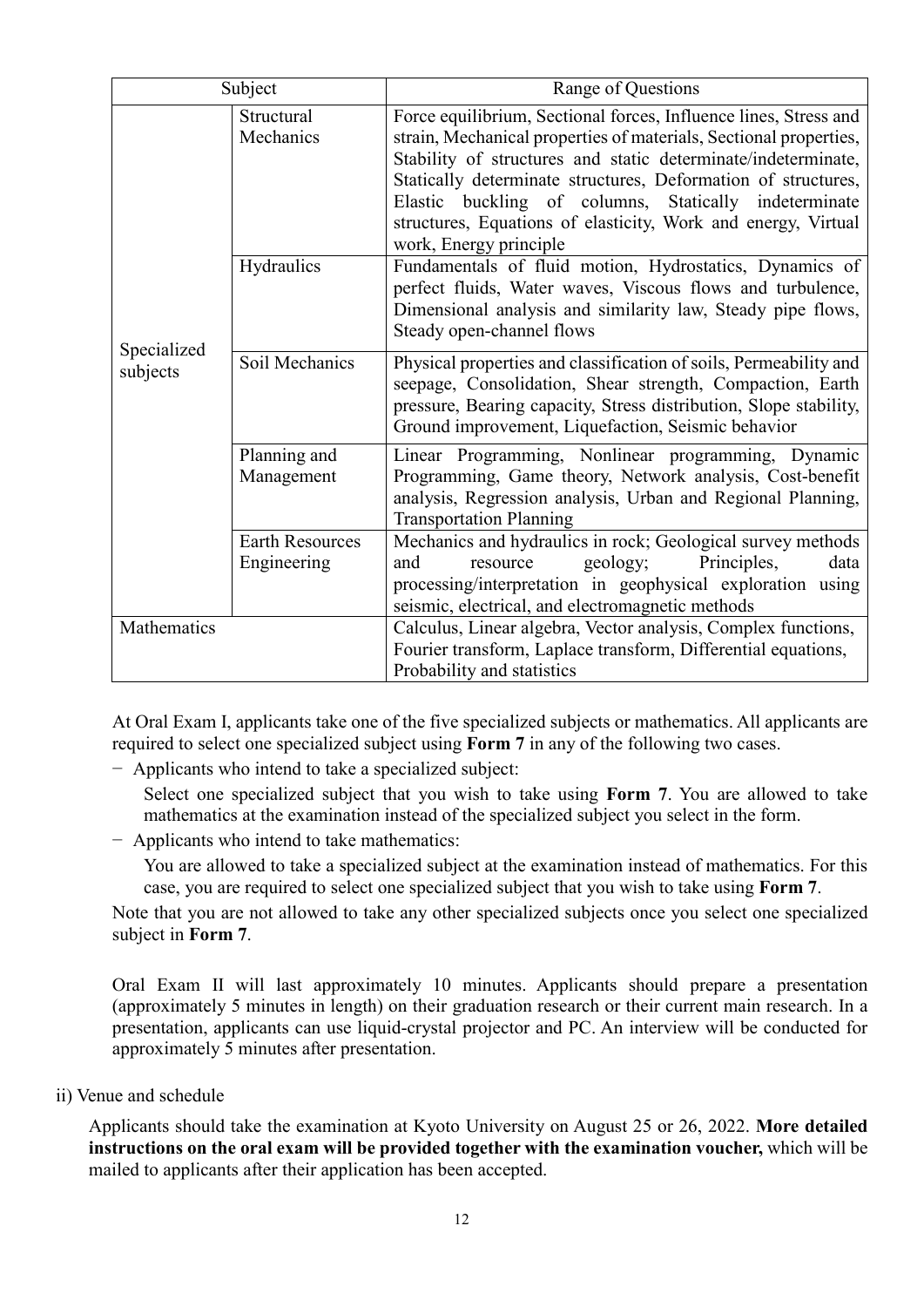iii) Examination criteria

Applicants are graded according to the sum total of their score for English ability (200 points maximum) and oral exam (800 points maximum). Applicants whose total score is less than 500 points out of 1000 are not eligible for enrollment.

#### **VIII. Announcement of Successful Applicants**

The list of successful applicants' numbers will be posted on the following web sites at **10:00, September 8, 2022 (JST)**.

International Course in Management of Civil Infrastructure: http://www.ce.t.kyoto-u.ac.jp/mci/en

International Course in Urban and Regional Development: http://www.um.t.kyoto-u.ac.jp/urd/en

Successful applicants will also receive an Acceptance Letter by postal mail. We are unable to respond to inquiries relating to examination results; however, all applicants must have an active E-mail address to allow for quick communication during the admission process.

#### **IX. Admission and Tuition Fees / Enrollment Procedures**

i) Admission and tuition fees

Admission fee: 282,000 yen (tentative) Tuition fee: 267,900 yen for the first semester (annual tuition fee: 535,800 yen) (tentative)

 **No admission or tuition fee will be charged to Japanese government (MEXT) scholarship students.**

**Note:**

- $\blacksquare$  The fees quoted above are tentative and may be revised.
- If the above fees are revised at or after the time of enrollment, the revised fees shall apply.
- ii) Enrollment procedures
	- (1) Instructions regarding enrollment procedures will be mailed to each successful applicant (to the address provided on the address label) by early March.
	- (2) Successful applicants must obtain their student visas by April 1, 2023.

#### **X. Admission Policy - Graduate School of Engineering**

i) Philosophy and objectives

The pursuit of the truth is the essence of learning. Engineering is an academic field that impacts peoples' lives, and bears a great responsibility towards the sustainability of social development and the formation of culture. Based on this premise, the Graduate School of Engineering at Kyoto University is committed to the development of science and technology with an emphasis on the fundamentals, and in harmony with the natural environment. We also aim to assist students in their pursuit of a rich education with specialized knowledge, and the ability to apply it creatively while maintaining high ethical standards.

The graduate school aims to educate technicians and researchers at the master level who will acquire a broad range of knowledge and an international perspective. The school aims to instill a highly tuned ability to seek out and solve problems. At the doctoral course level, research skills are nurtured through basic and applied research and practical teachings to enable students to become leaders at the international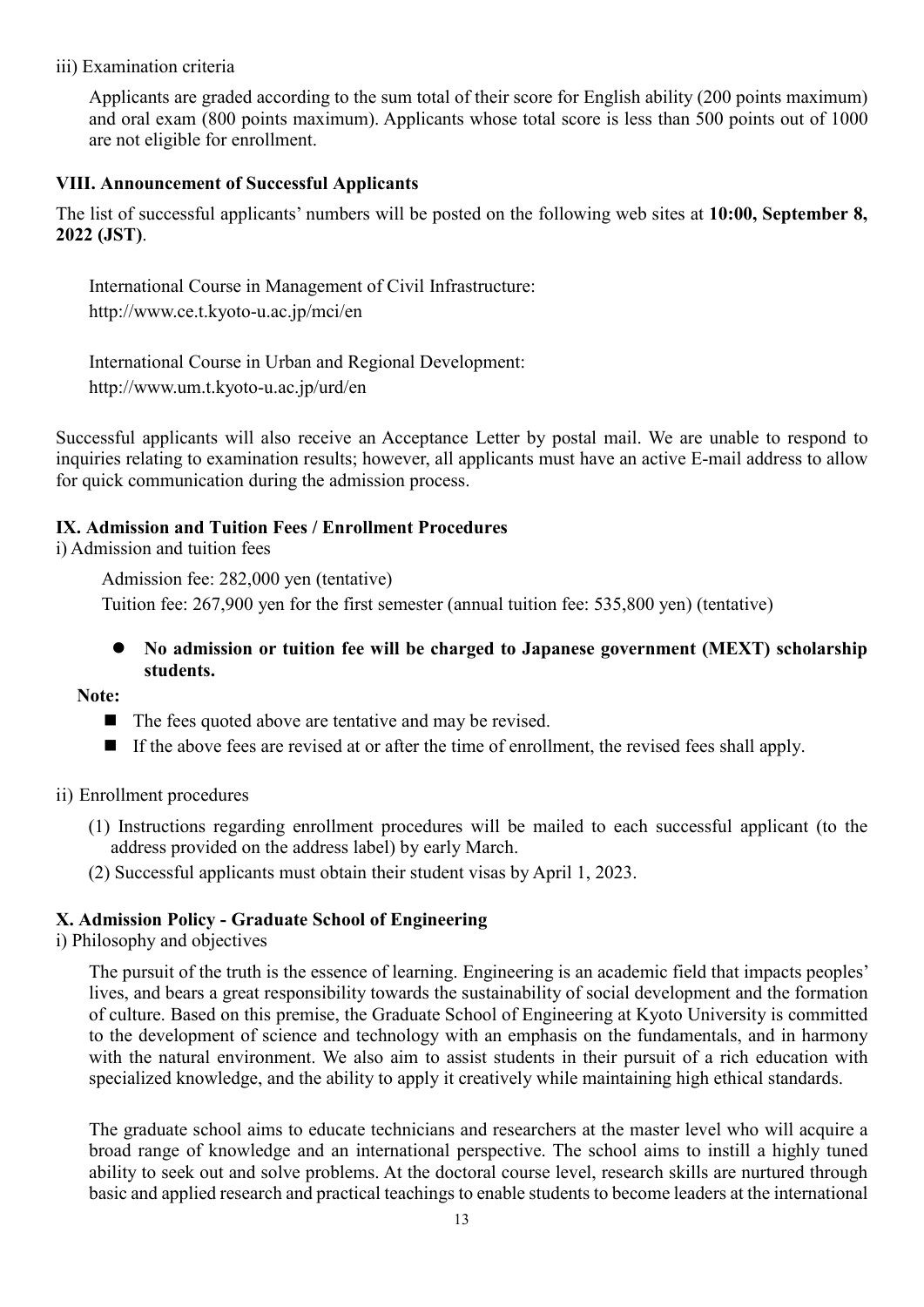level, who are able to organize research teams in innovative fields. To this end, the Graduate School of Engineering offers a joint master's and doctoral education program, in addition to the conventional master's program.

#### ii) Student profile

The Graduate School of Engineering welcomes the following applicants:

- $\blacksquare$  Individuals who identify with the principles and objectives of the Graduate School of Engineering and possess the basic expertise and enthusiasm to pursue them.
- Individuals who have received the basic education required to pursue the truth on their own, and have the understanding and judgment to think beyond established norms.
- Individuals who have the strong desire and initiative to pioneer new fields of knowledge.

## **XI. Outline of International Courses and Degree Requirements**

i) Outline of international courses

(1) International Course in Management of Civil Infrastructure

This master's program in Department of Civil and Earth Resources Engineering started in April 2011. **All classes and research guidance are provided in English.**

Department of Civil and Earth Resources Engineering endeavors to achieve the following:

- 1) Contribute to the sustainable development of the human race from a standpoint of engineering science and technology. This includes issues such as achieving a stable supply of natural resources and harmonizing with the global environment.
- 2) The development of fundamental key technologies that support public infrastructure and energy development.
- 3) The creation and development of new versatile technologies and design methods concerning the construction, improvement, operation, and maintenance of public infrastructure and disaster mitigation measures, as well as technologies related to the exploration, development, and utilization of the natural environment, natural resources and energy.
- 4) The experimental and theoretical integration and deployment of those technologies in the framework of computational mechanics and applied mechanics.

The fundamental policy of Department of Civil and Earth Resources Engineering is to provide a thorough basic education and cultivate real-world skills. We also aim to provide an education which nurtures the ability to discover new technologies and develop flexible thinking skills. Ultimately, we aim to cultivate experts who can utilize intellectual, information and communication technologies in new ways. Our approach to education prioritizes information analysis, with a focus on computational dynamics. We ensure that our students master the basic and rational technologies that will enable them to become leading engineers who can contribute to the public infrastructure.

In light of the major shift in the locus of public infrastructure development and resource development from Japan to other countries, we are well aware of the need to nurture highly-qualified engineers from other countries to produce engineers who can make broad contributions at the cutting-edge of conventional civil engineering, resource engineering, and environmental engineering. It is our policy to actively invite highly-accomplished researchers and corporate researchers from Japan and other countries to participate in seminar courses that are held by Department of Civil and Earth Resources Engineering to discuss the latest developments and societal needs.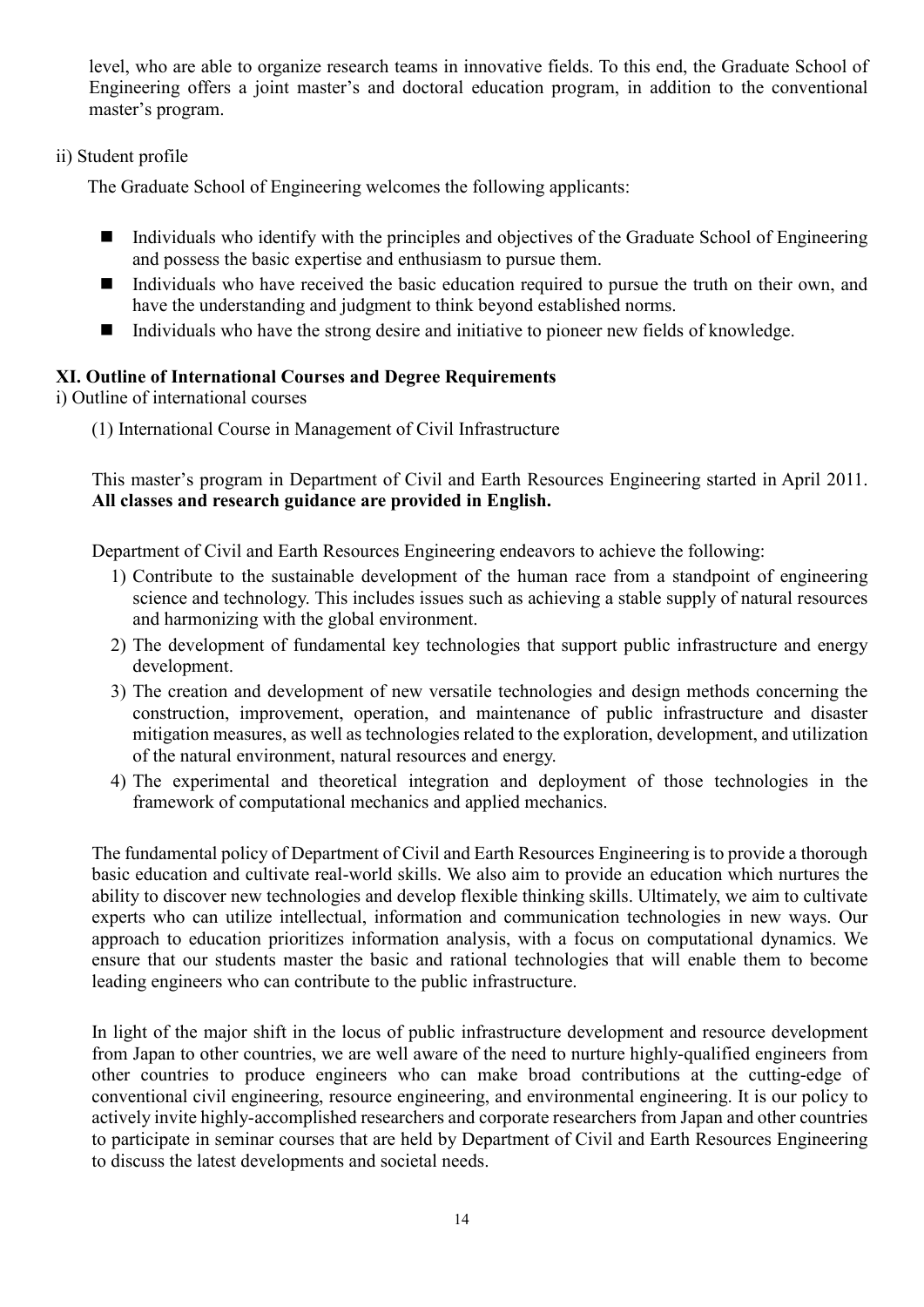This master's course program in Department of Urban Management started in April 2011. **All classes and research guidance are provided in English.** As this is an international course, we require that students have English language competence.

Department of Urban Management is striving to integrate advanced information communication technology with social infrastructure technology in order to realize sustainable, safe, and internationally competitive urban systems that can ensure a high quality of life. To achieve this goal, the department aims to make advances in social analysis technology utilizing urban engineering, traffic engineering, and environmental system engineering to analyze human activities in cities. We also seek to make advances in planning technology methods such as urban planning and traffic planning to realize safe and sustainable urban systems, as well as advances in urban infrastructure relating to constructing foundations and rivers. Building upon the foundation of these engineering technologies, the department is working to establish methodologies and engineering techniques for the comprehensive management of urban systems, incorporating assessments of the sustainability of cities based on cutting-edge research and an interdisciplinary perspective that embraces the social sciences and humanities. To realize these goals, the department is ambitiously striving to construct state-of-the-art urban systems for advanced information societies, and to cultivate the human resources needed to support them.

In addition to lecture-based subjects, the department also offers seminar-based subjects. In the seminarbased subjects, students independently plan and implement project surveys and company seminars. They then summarize the results and make presentations on their findings. These exercises greatly enhance students' skills of preparing reports, giving presentations and conducting discussions. The exercises also improve the students' ability to work independently and boost their self-confidence.

ii) Degree requirements

A master degree will be awarded to students who have been enrolled in the Master's Program for at least 2 years, have received research guidance, have completed at least 30 credits designated by their major field, successfully defended their master thesis, and passed the final examination.

# **XII. ADB-JSP Scholarship**

Graduate School of Engineering has been selected as one of the designated institutions under the Asian Development Bank-Japan Scholarship Program (ADB-JSP).

If you apply for the International Course in Management of Civil Infrastructure and Earth Resources Engineering or International Course in Urban and Regional Development in the Department of Urban Management and wish to apply for an ADB-JSP scholarship, please submit the required documents. The procedure is as follows.

1) Check the eligibility requirements and criteria of ADB-JSP scholarship and submit required documents:

#### https://www.adb.org/jsp

2) Proceed with the application of the International Course in Management of Civil Infrastructure and Earth Resources Engineering or International Course in Urban and Regional Development in the Department of Urban Management.

3) A few selected candidates, who passes the entrance exam of the International Course in Management of Civil Infrastructure and Earth Resources Engineering or International Course in Urban and Regional Development, are recommended to the Kyoto University from the Graduate School of Engineering for the university level screening. Those who pass the university level screening are sent to ADB for the final selection. ADB-JSP scholarship position is not guaranteed until ADB makes their final decision.

4) The rejected candidates of ADB's scholarship selection are still eligible to enroll the International Course in Management of Civil Infrastructure and Earth Resources Engineering or International Course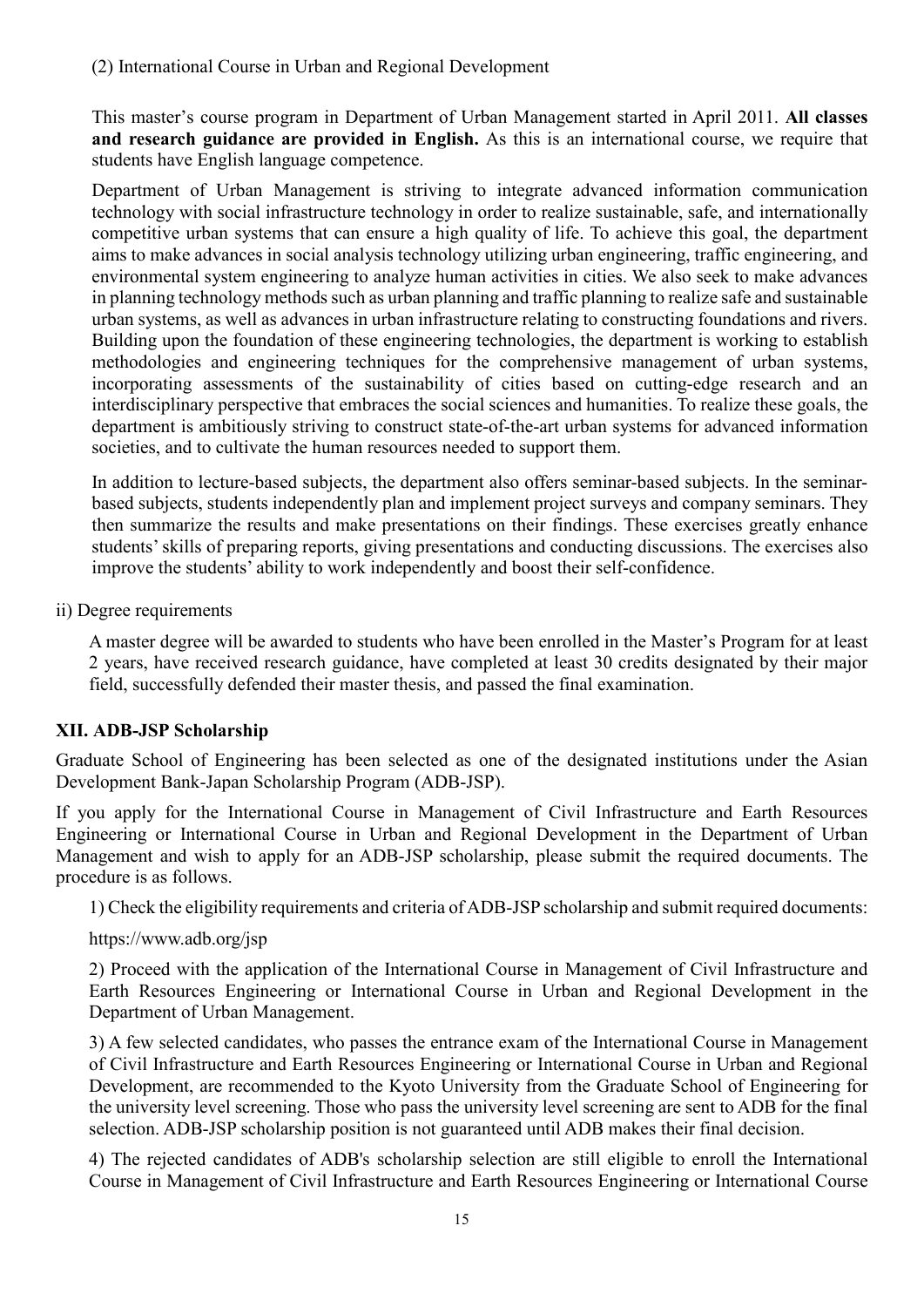in Urban and Regional Development from April 2023.

#### **XIII. Handling of Personal Information**

Name, gender, date of birth, address and other personal information (including information relating to performance evaluation) provided in application documents are used only for (1) entrance examinations, (2) admission procedures, scholarship applications etc., (3) preparation for accepting students.

Personal information provided in application documents may be provided to outside contractors for electronic data processing. In such cases, Kyoto University will conclude a contract with the said outside contractors to ensure that personal information is managed and protected appropriately, in accordance with the Private Information Protection Law.

#### **XIV. General Notes**

All inquiries are to be addressed to the following administrative office.

**Administrative Office of the International Courses Department of Civil and Earth Resources Engineering Department of Urban Management Graduate School of Engineering, Kyoto University E-mail: icp\_master@t.kyoto-u.ac.jp**

For more detailed information, please refer to the following web sites:

**International Course in Management of Civil Infrastructure in Department of Civil and Earth Resources Engineering:**

http://www.ce.t.kyoto-u.ac.jp/mci/en

**International Course in Urban and Regional Development in Department of Urban Management:** http://www.um.t.kyoto-u.ac.jp/urd/en

#### **Note:**

■**The information in these guidelines is subject to change without notice. Please refer to the latest information available at the above web sites.**

The attached documents are the application forms for courses beginning in April 2023.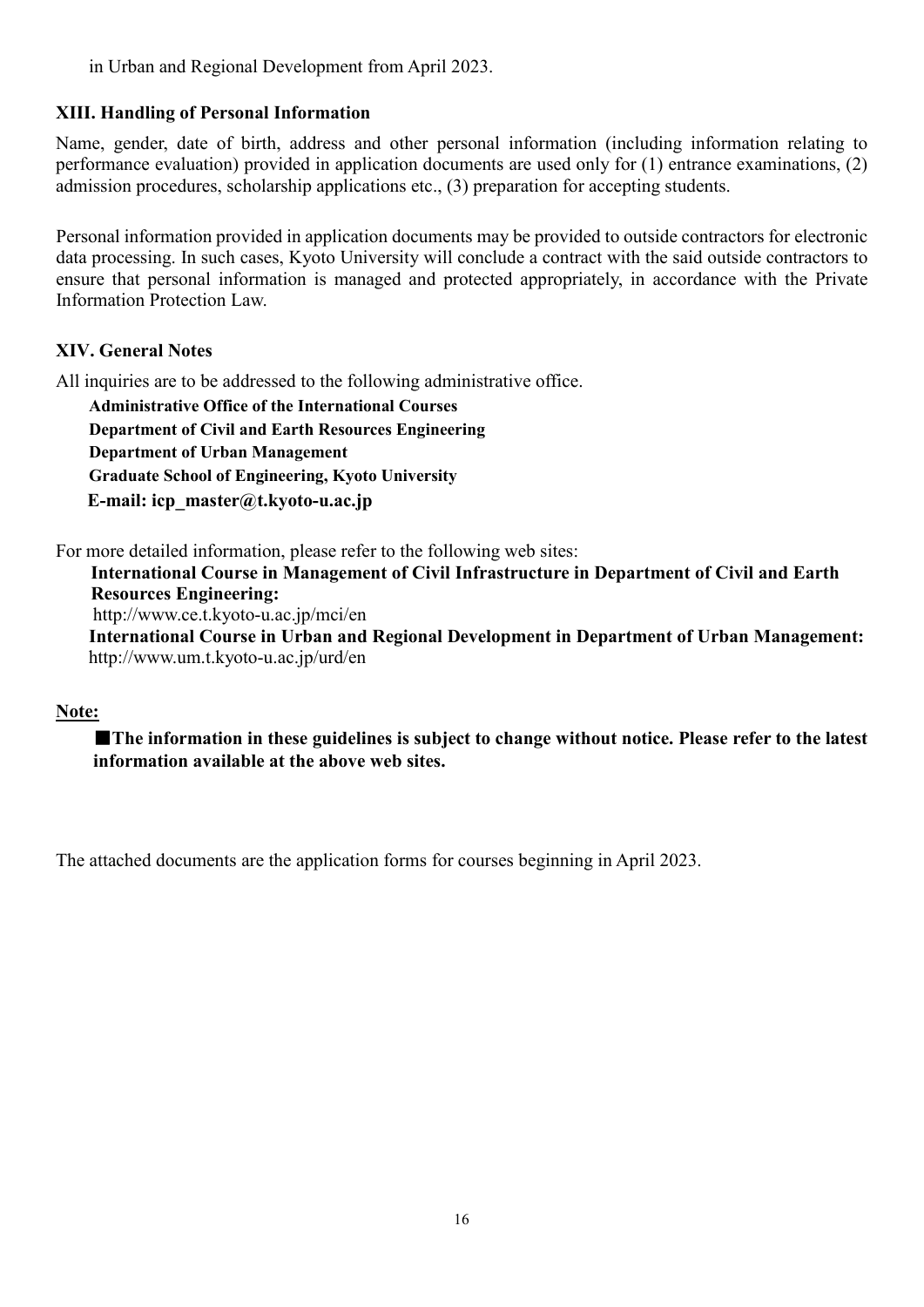# Application Materials Checklist

## *For 2023 April Enrollment*

|      | <b>Checklist Item</b>                                                                                                                   | Check<br>when done |
|------|-----------------------------------------------------------------------------------------------------------------------------------------|--------------------|
| (1)  | <b>Application Form (Form 1) and Three (3) Photographs</b>                                                                              | $\Box$             |
|      | <b>Paste</b> one photo on Form 1 and attach two to the form with a paper clip                                                           |                    |
|      | Write your name on the back of each photo                                                                                               |                    |
| (2)  | <b>Educational and Vocational Background (Form 2)</b>                                                                                   | $\Box$             |
| (3)  | <b>Letter of Recommendation</b>                                                                                                         | $\Box$             |
| (4)  | <b>Graduation (or Expected Graduation) Certificate and Certificate of Bachelor's</b><br><b>Degree</b>                                   | $\Box$             |
| (5)  | <b>Transcript of Academic Record</b>                                                                                                    | $\Box$             |
| (6)  | <b>Remittance Certificate of Application Fee</b>                                                                                        | $\Box$             |
|      |                                                                                                                                         |                    |
|      | Attach the printed "Result" page on Form 3                                                                                              |                    |
| (7)  | <b>Copy of Passport</b>                                                                                                                 | $\Box$             |
| (8)  | <b>Address Label</b> (Form 4a, 4b and 4c)                                                                                               | $\Box$             |
| (9)  | <b>Official Score Certificate of TOEFL, IELTS or TOEIC</b> (Form 5 or Form 6)                                                           | $\Box$             |
|      | [TOEFL] 1. Submit Form 5<br>2. Have Institutional Score Report sent to Kyoto University                                                 |                    |
|      | [IELTS] 1. Have official Test Report Form sent by test center to Kyoto University directly<br>$\bullet$<br>2. Fill in and submit Form 5 |                    |
|      | [TOEIC] 1.Submit original official score report with Form 5.                                                                            |                    |
|      | Native English speakers can submit Form 6 (Statement of English Proficiency)                                                            |                    |
| (10) | Preferred Study Area and Supervisor, and Specialized Subject of Oral Exam I<br>(Form 7)                                                 | $\Box$             |
|      | Have Form 7 signed by your prospective supervisor                                                                                       |                    |
| (11) | Five (5) Copies of Essay                                                                                                                | $\Box$             |

**Note:** If you undergo the **eligibility screening,** you must submit **Form A** by **April 18, 2022.**

## **International Course Admissions Office**

- Mail to

Graduate Student Section, Student Affairs Division, Graduate School of Engineering, Kyoto University Cluster B, Kyoto Daigaku-Katsura, Nishikyo-ku, Kyoto, 615-8530, Japan

**Period: May 16 – June 17, 2022**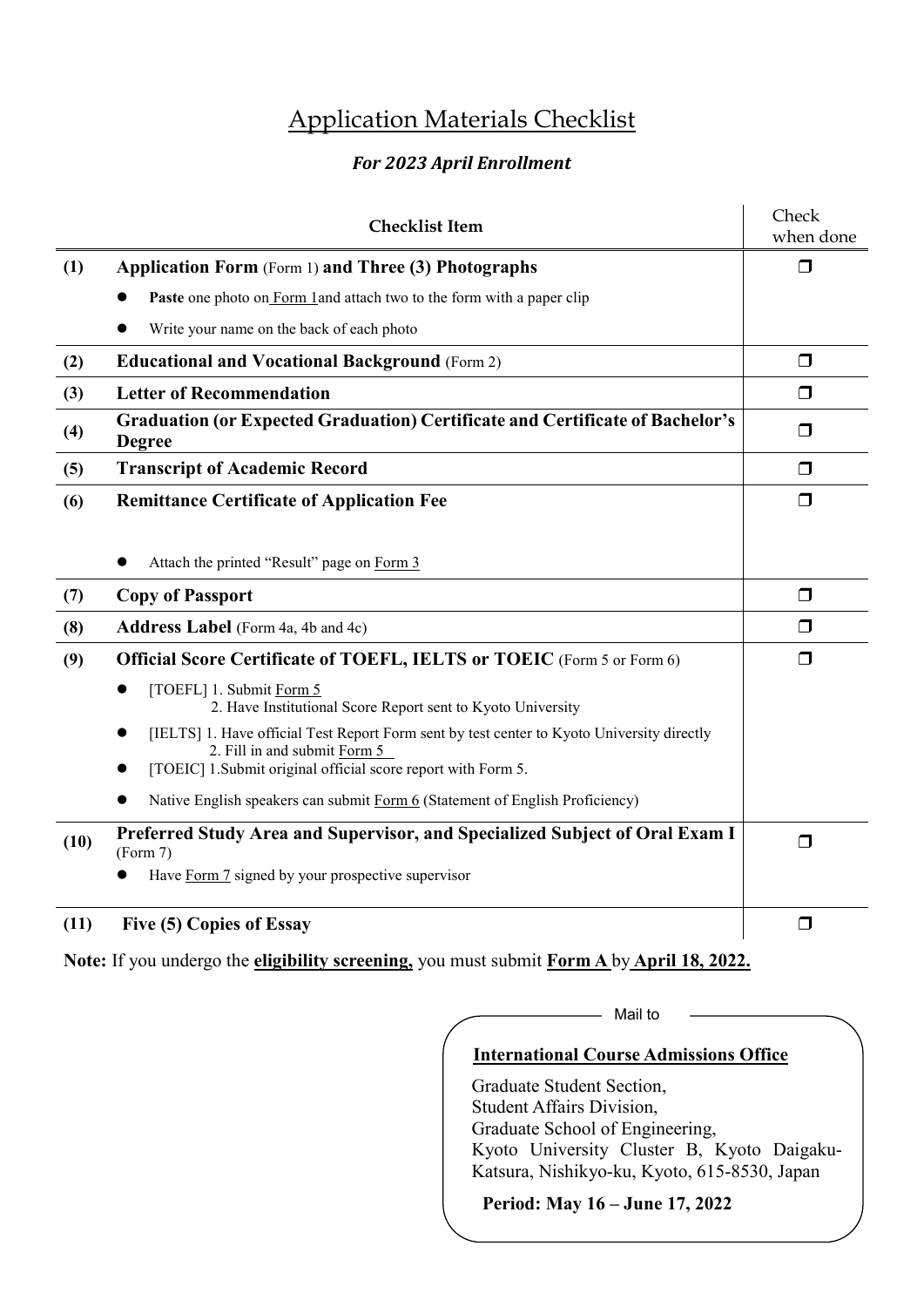International Course in Management of Civil Infrastructure in Department of Civil and Earth Resources Engineering and International Course in Urban and Regional Development in Department of Urban

Management

Graduate School of Engineering, Kyoto University

# Application Form for Eligibility Screening, 2023

| 1. NAME                                       |  |                                                                                                                                                                                                                                |
|-----------------------------------------------|--|--------------------------------------------------------------------------------------------------------------------------------------------------------------------------------------------------------------------------------|
| (Family name) (First name)                    |  | (Middle name)                                                                                                                                                                                                                  |
| 2. Male _________ Female _______              |  |                                                                                                                                                                                                                                |
|                                               |  |                                                                                                                                                                                                                                |
| <b>4. DATE OF BIRTH</b>                       |  |                                                                                                                                                                                                                                |
|                                               |  | (Year) (Month) (Day) (Age: as of April 1, 2023)                                                                                                                                                                                |
| <b>5. CURRENT CONTACT DETAILS</b>             |  |                                                                                                                                                                                                                                |
|                                               |  |                                                                                                                                                                                                                                |
|                                               |  |                                                                                                                                                                                                                                |
|                                               |  |                                                                                                                                                                                                                                |
| Telephone : _________________________________ |  | Fax: the contract of the contract of the contract of the contract of the contract of the contract of the contract of the contract of the contract of the contract of the contract of the contract of the contract of the contr |
|                                               |  |                                                                                                                                                                                                                                |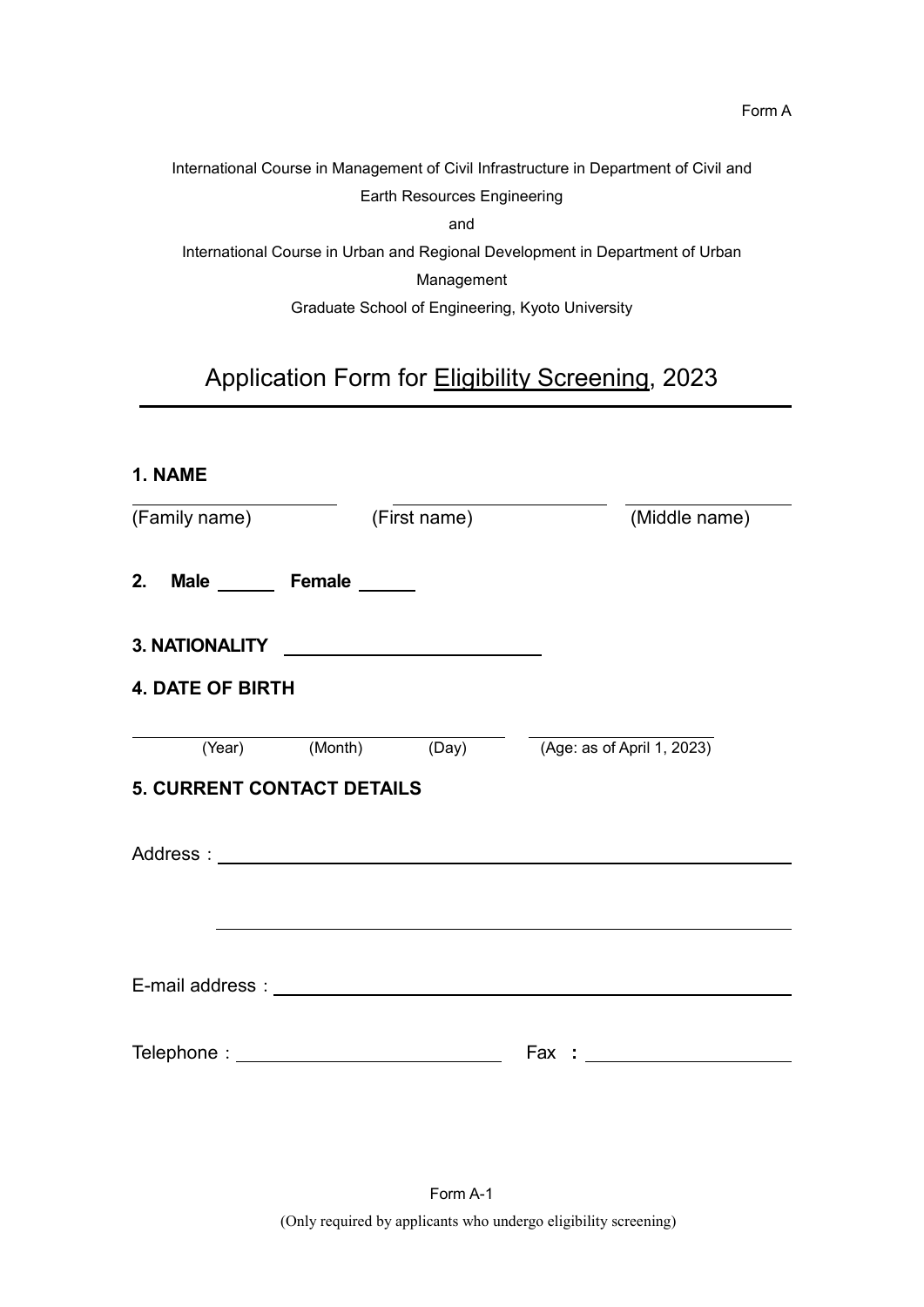# **6. EDUCATIONAL BACKGROUND**

|               | Name of school |      | Dates: from-until | Years<br>attended | Standard years required<br>for<br>graduation/completion |
|---------------|----------------|------|-------------------|-------------------|---------------------------------------------------------|
|               |                | From |                   |                   |                                                         |
| Elementary    |                | year | month             |                   |                                                         |
| education     |                | To   |                   | years             | years                                                   |
|               |                | year | month             |                   |                                                         |
|               |                | From |                   |                   |                                                         |
| Secondary     |                | year | month             |                   |                                                         |
| education     |                | To   |                   | years             | years                                                   |
|               |                | year | month             |                   |                                                         |
|               |                | From |                   |                   |                                                         |
| Higher        |                | year | month             |                   |                                                         |
| education     |                | to   |                   | years             | years                                                   |
|               |                | year | month             |                   |                                                         |
|               |                | From |                   |                   |                                                         |
| Undergraduate |                | year | month             |                   |                                                         |
| education     |                |      |                   | years             | years                                                   |
|               |                | year | month             |                   |                                                         |

# **7. EMPLOYMENT RECORD**

| Name of Company/ Organization |      | Dates: from-until |
|-------------------------------|------|-------------------|
|                               | From |                   |
|                               | year | month             |
|                               | To   |                   |
|                               | year | month             |
|                               | From |                   |
|                               | year | month             |
|                               | To   |                   |
|                               | year | month             |
|                               | From |                   |
|                               | year | month             |
|                               | lto  |                   |
|                               | year | month             |

(Only required by applicants who undergo eligibility screening)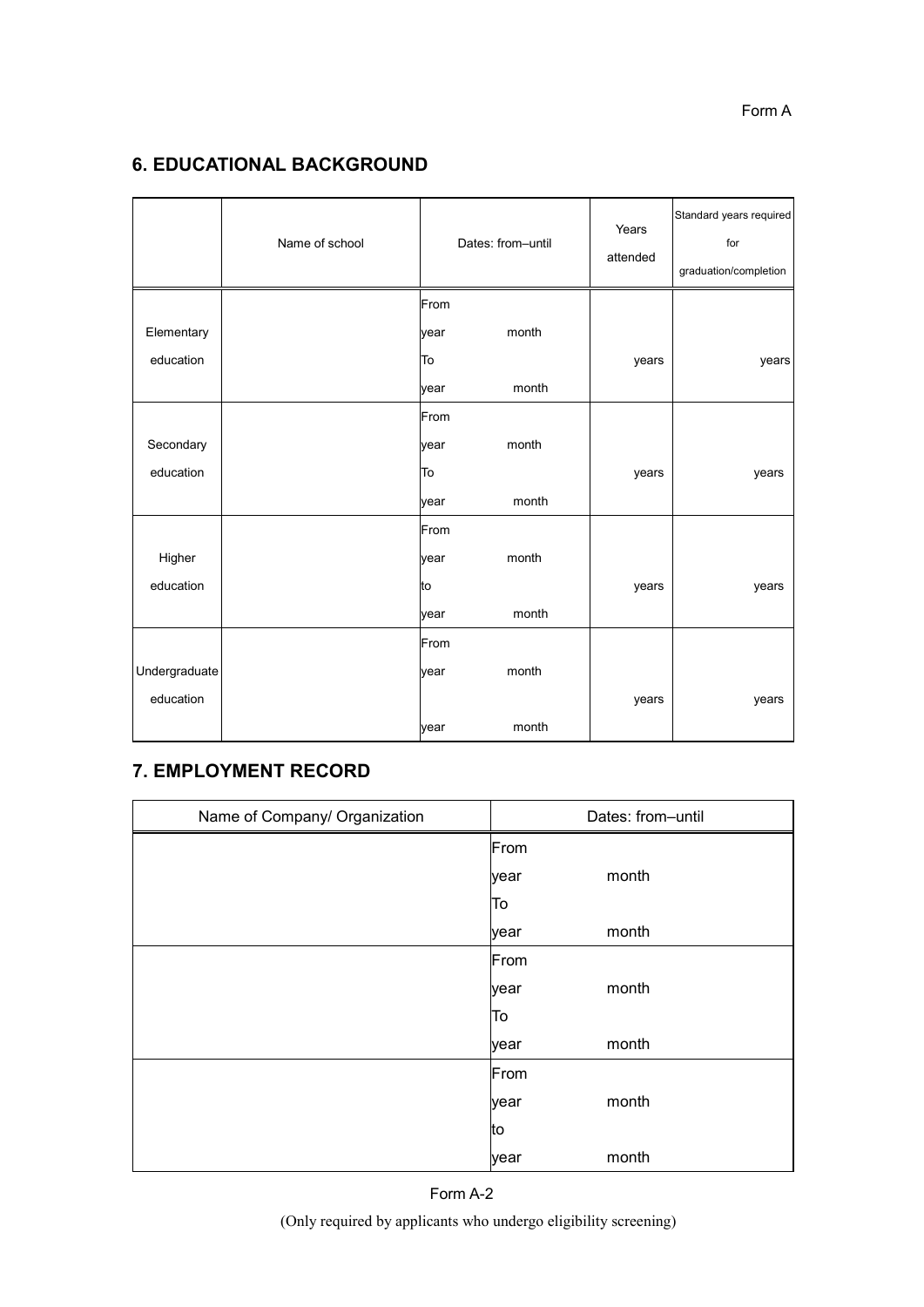#### **8. REFERENCE INFORMATION**

Please describe any additional academic activities which relate to admission to the Graduate School of Engineering, Kyoto University (e.g. research activities or contributions to academic society etc.).

#### **9. STUDY AREA**

Enter the number (1 to 45) of the area in which you wish to study and the name of the supervisor from whom you wish to receive supervision by referring to the table in section **II. Study areas** in the guidelines. Applicants should contact their chosen supervisor prior to submitting the application documents.

| Study area No. | Name of supervisor |
|----------------|--------------------|
|                |                    |
|                |                    |

Date: <u>University of the set of the set of the set of the set of the set of the set of the set of the set of the set of the set of the set of the set of the set of the set of the set of the set of the set of the set of the</u>

**Signature of supervisor**: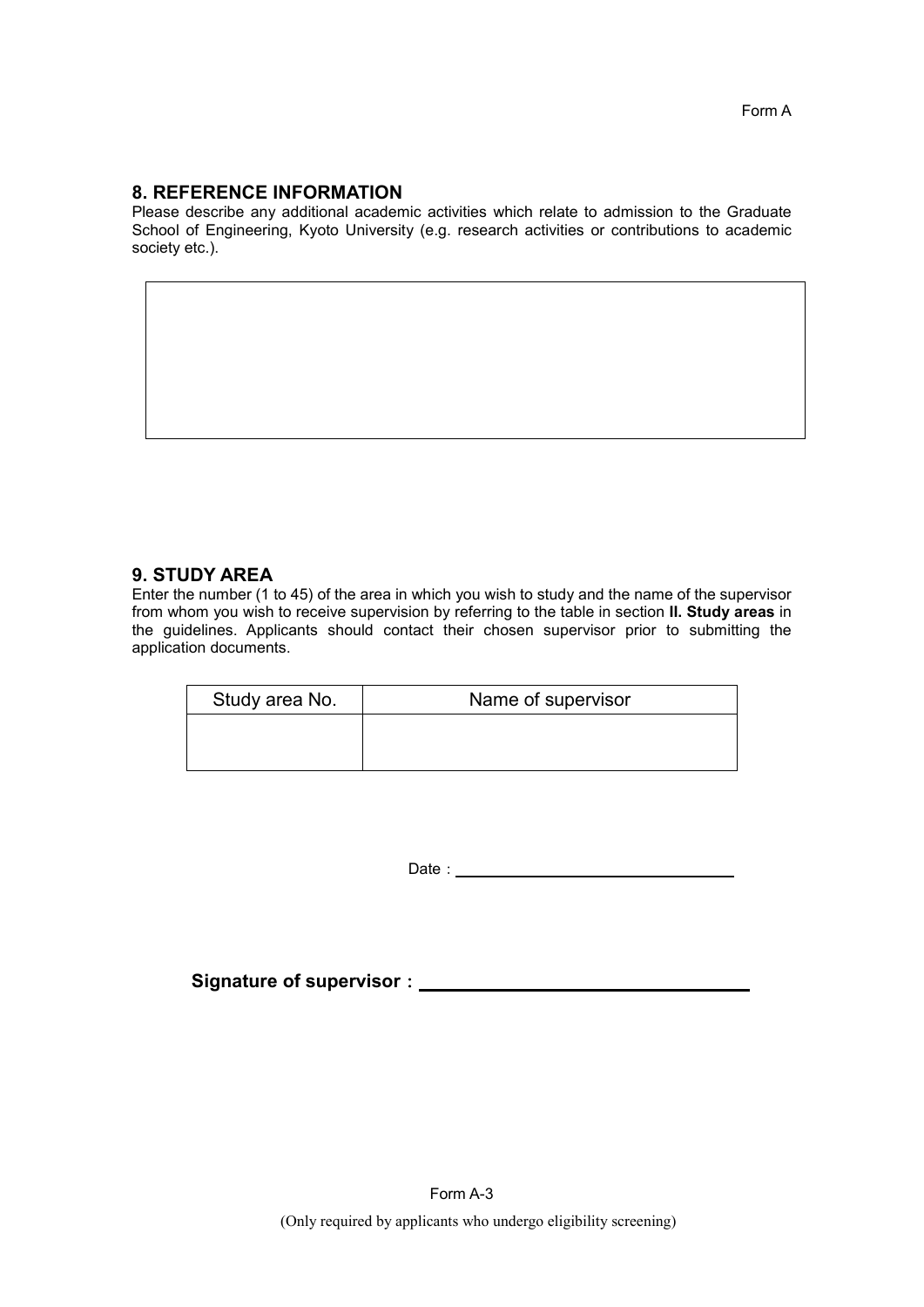**and**

# **International Course in Urban and Regional Development in Department of Urban Management**

# **Graduate School of Engineering, Kyoto University**

# **Application Form for Admission, 2023**

#### **1. NAME**

|                         |                                   | In native language: (Family name) $\cdot$ (First name)                                                                                                                                                                         | (Middle name)                                   |
|-------------------------|-----------------------------------|--------------------------------------------------------------------------------------------------------------------------------------------------------------------------------------------------------------------------------|-------------------------------------------------|
|                         |                                   | In Roman block capitals: (Family name) $\cdot$ (First name) $\cdot$ (Mi                                                                                                                                                        |                                                 |
|                         |                                   |                                                                                                                                                                                                                                | (Middle name)                                   |
| 2. NATIONALITY          |                                   |                                                                                                                                                                                                                                | Please paste<br>Photograph<br>(taken within the |
|                         |                                   | Nationality: Nationality:                                                                                                                                                                                                      | last six months)                                |
| <b>3. DATE OF BIRTH</b> |                                   |                                                                                                                                                                                                                                | Width: 3 cm<br>Height: 4 cm                     |
| (Year) (Month)          |                                   | (Day) (Age: as of April 1, 2023)                                                                                                                                                                                               |                                                 |
|                         | <b>4. CURRENT CONTACT DETAILS</b> |                                                                                                                                                                                                                                |                                                 |
|                         |                                   |                                                                                                                                                                                                                                |                                                 |
|                         |                                   | E-mail address: Note and the set of the set of the set of the set of the set of the set of the set of the set of the set of the set of the set of the set of the set of the set of the set of the set of the set of the set of |                                                 |
|                         |                                   |                                                                                                                                                                                                                                |                                                 |
|                         |                                   | Fax number:                                                                                                                                                                                                                    |                                                 |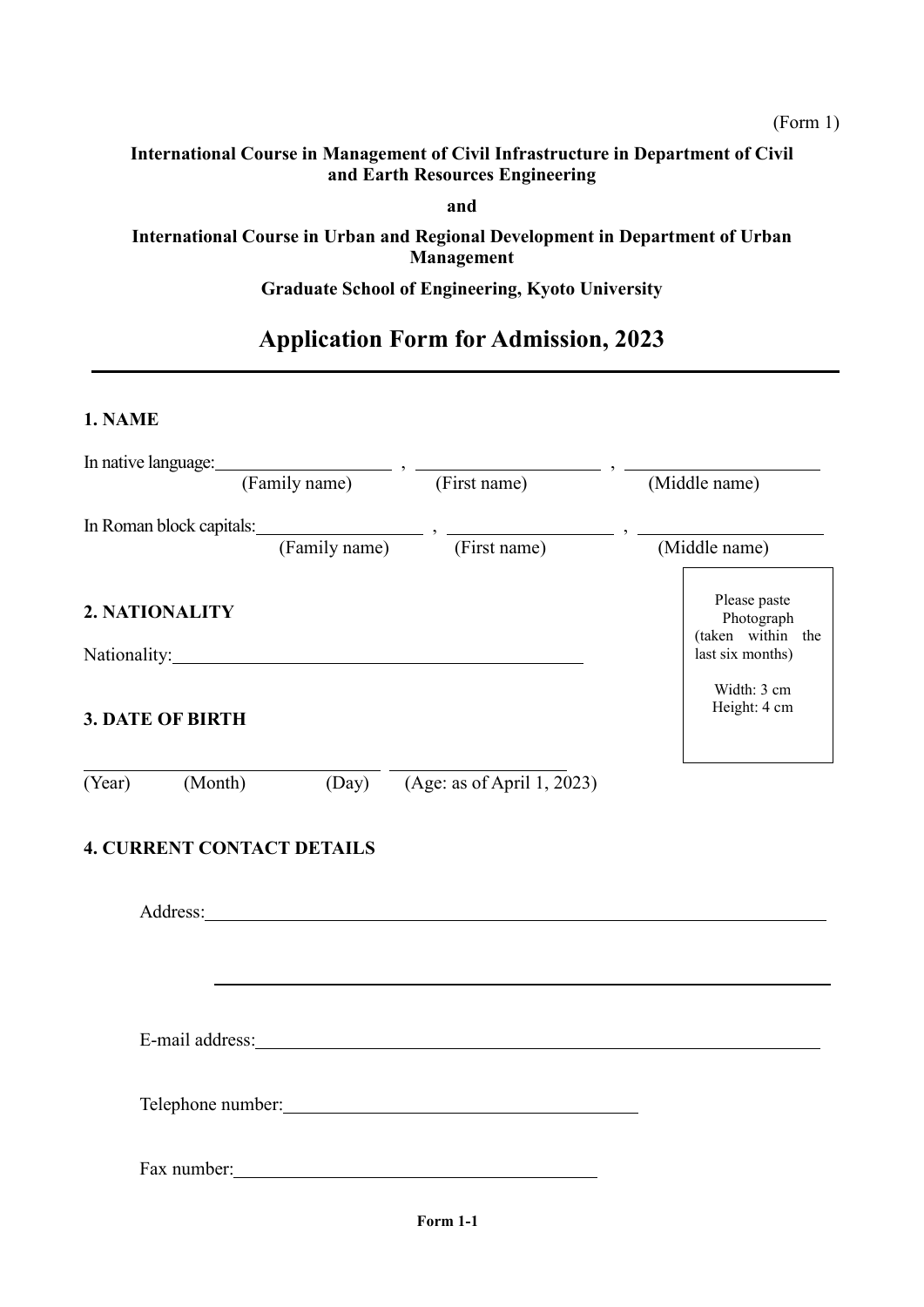## **5. NAME OF UNIVERSITY AND DEPARTMENT**

| University: 1000 minutes and the contract of the contract of the contract of the contract of the contract of the contract of the contract of the contract of the contract of the contract of the contract of the contract of t |        |         |  |
|--------------------------------------------------------------------------------------------------------------------------------------------------------------------------------------------------------------------------------|--------|---------|--|
| Department:                                                                                                                                                                                                                    |        |         |  |
| Graduated in<br>$\perp$                                                                                                                                                                                                        |        |         |  |
| $\Box$ Will graduate in                                                                                                                                                                                                        |        |         |  |
|                                                                                                                                                                                                                                | (Year) | (Month) |  |
| <b>6. NAME OF GRADUATE SCHOOL AND DEPARTMENT</b>                                                                                                                                                                               |        |         |  |
| Department:                                                                                                                                                                                                                    |        |         |  |
| $\Box$ Graduated in<br>$\square$ Will graduate in $\square$                                                                                                                                                                    |        |         |  |
| (Year)                                                                                                                                                                                                                         |        | (Month) |  |

(Form 1)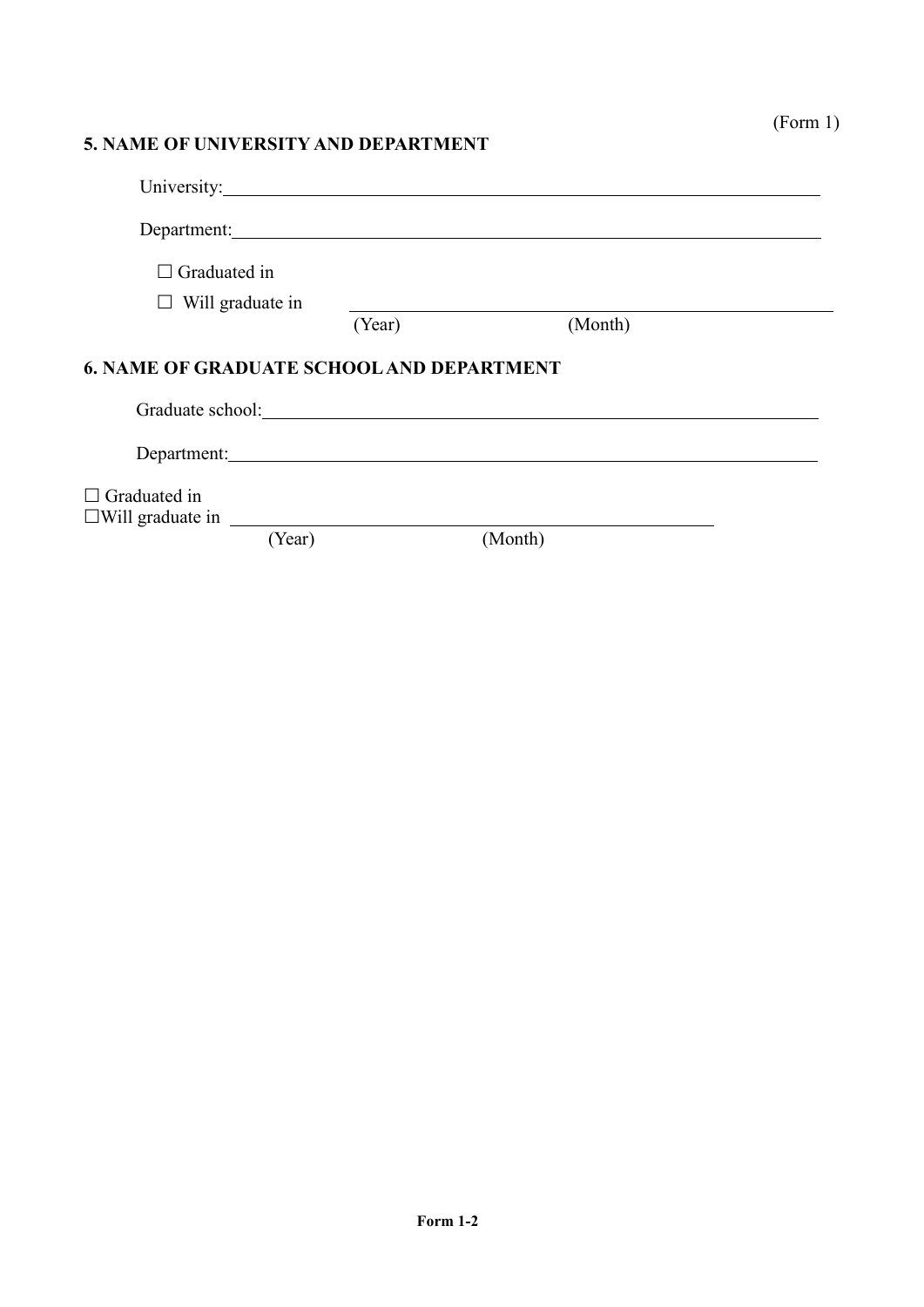**and**

#### **International Course in Urban and Regional Development in Department of Urban Management**

#### **Graduate School of Engineering, Kyoto University**

# **Educational and Vocational Background For Admission in 2023**

Name of Applicant:

1. Education (list in order, from elementary school to the last school you attended. Periods of absence from school and periods of military service should also be indicated, if applicable.)

| Year and Month of entrance and<br>completion | Years attended | Name of institution | Standard years required for<br>graduation/completion |
|----------------------------------------------|----------------|---------------------|------------------------------------------------------|
| Enrolled in                                  |                |                     |                                                      |
| Year<br>Month                                |                |                     |                                                      |
| Graduated / Completed / Left in              | years          |                     | years                                                |
| Year<br>Month                                |                |                     |                                                      |
| Enrolled in                                  |                |                     |                                                      |
| Year<br>Month                                |                |                     | years                                                |
| Graduated / Completed / Left in              | years          |                     |                                                      |
| Year<br>Month                                |                |                     |                                                      |
| Enrolled in                                  |                |                     |                                                      |
| Year<br>Month                                |                |                     |                                                      |
| Graduated / Completed / Left in              | years          |                     | years                                                |
| Year<br>Month                                |                |                     |                                                      |
| Enrolled in                                  |                |                     |                                                      |
| Year<br>Month                                |                |                     |                                                      |
| Graduated / Completed / Left in              | years          |                     | years                                                |
| Year<br>Month                                |                |                     |                                                      |
| Enrolled in                                  |                |                     |                                                      |
| Year<br>Month                                |                |                     |                                                      |
| Graduated / Completed / Left in              | years          |                     | years                                                |
| Year<br>Month                                |                |                     |                                                      |
| Enrolled in                                  |                |                     |                                                      |
| Month<br>Year                                |                |                     |                                                      |
| Graduated / Completed / Left in              | years          |                     | years                                                |
| Year<br>Month                                |                |                     |                                                      |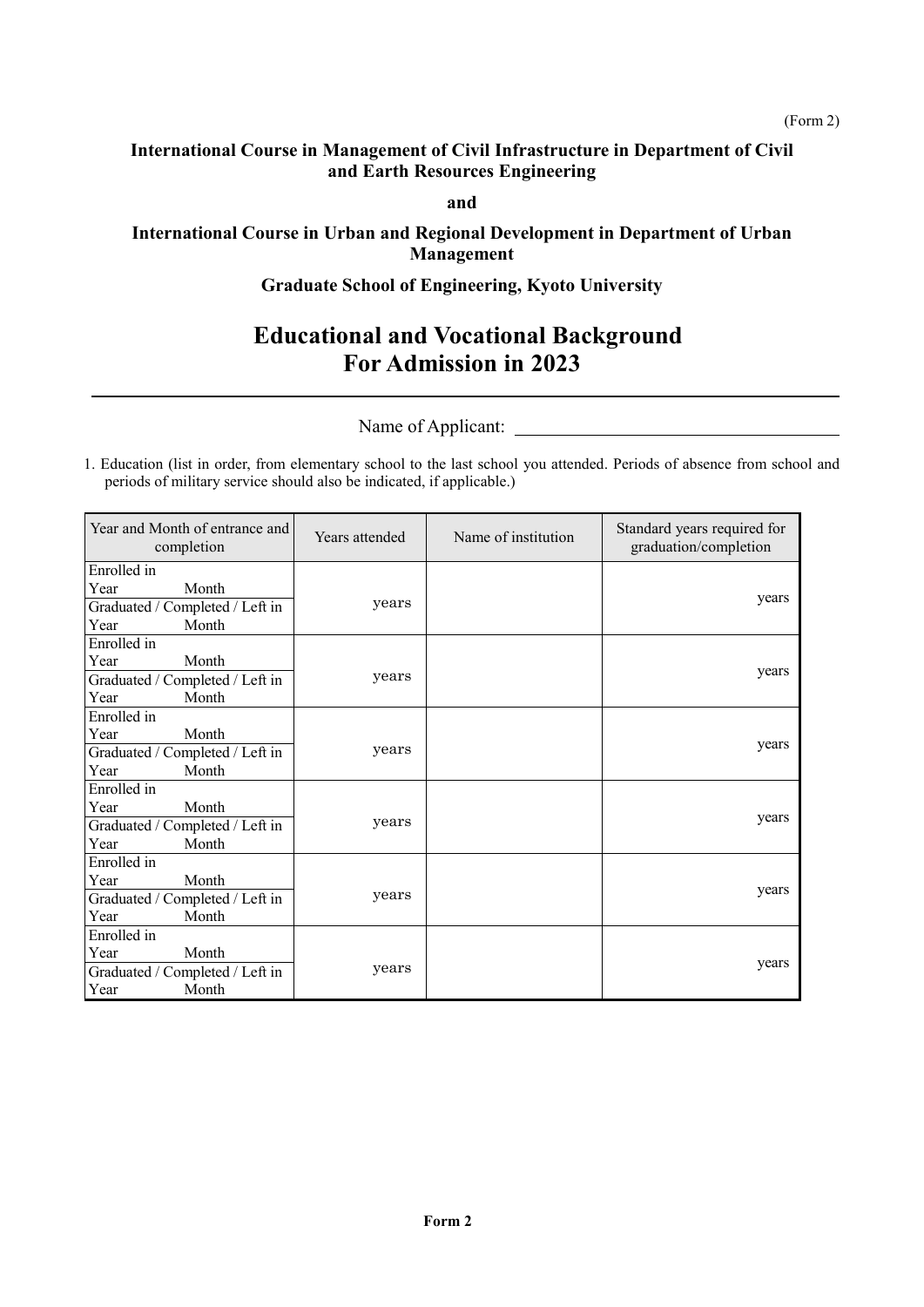2. Employment History (include companies/organizations from which you retired, from which you are temporarily absent or in which you are currently working)

| Period of employment |       | Name of company/organization | Position or job duties |
|----------------------|-------|------------------------------|------------------------|
| From                 |       |                              |                        |
| Year                 | Month |                              |                        |
| To                   |       |                              |                        |
| Year                 | Month |                              |                        |
| From                 |       |                              |                        |
| Year                 | Month |                              |                        |
| To                   |       |                              |                        |
| Year                 | Month |                              |                        |

**Note: Please list complete educational and employment history, without omission.**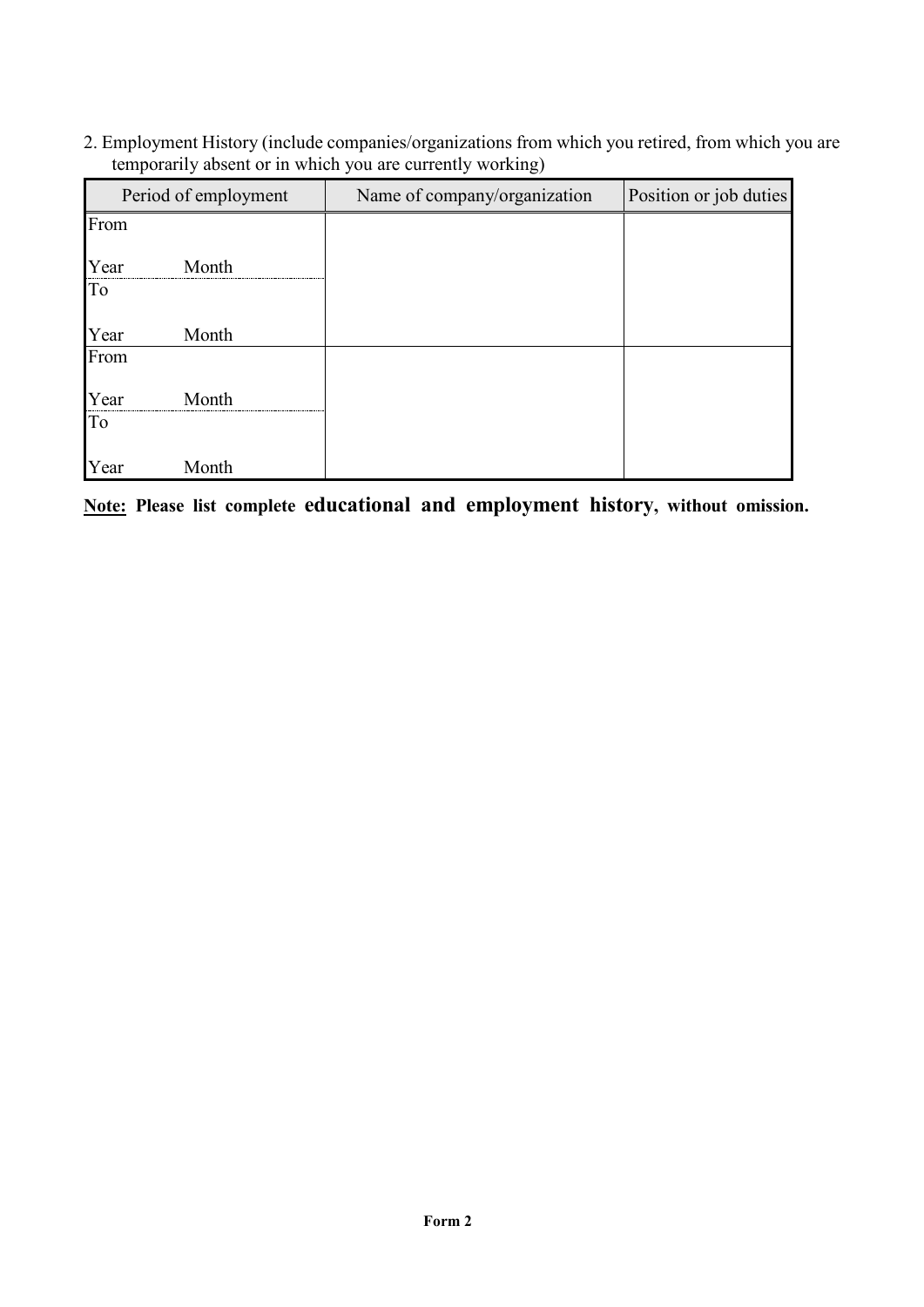(Form 3)

**and**

**International Course in Urban and Regional Development in Department of Urban Management**

**Graduate School of Engineering, Kyoto University**

# **Remittance Certificate of Application Fee for Admission, 2023**

Name of applicant:

Please paste the printed "Result" page for application fees here.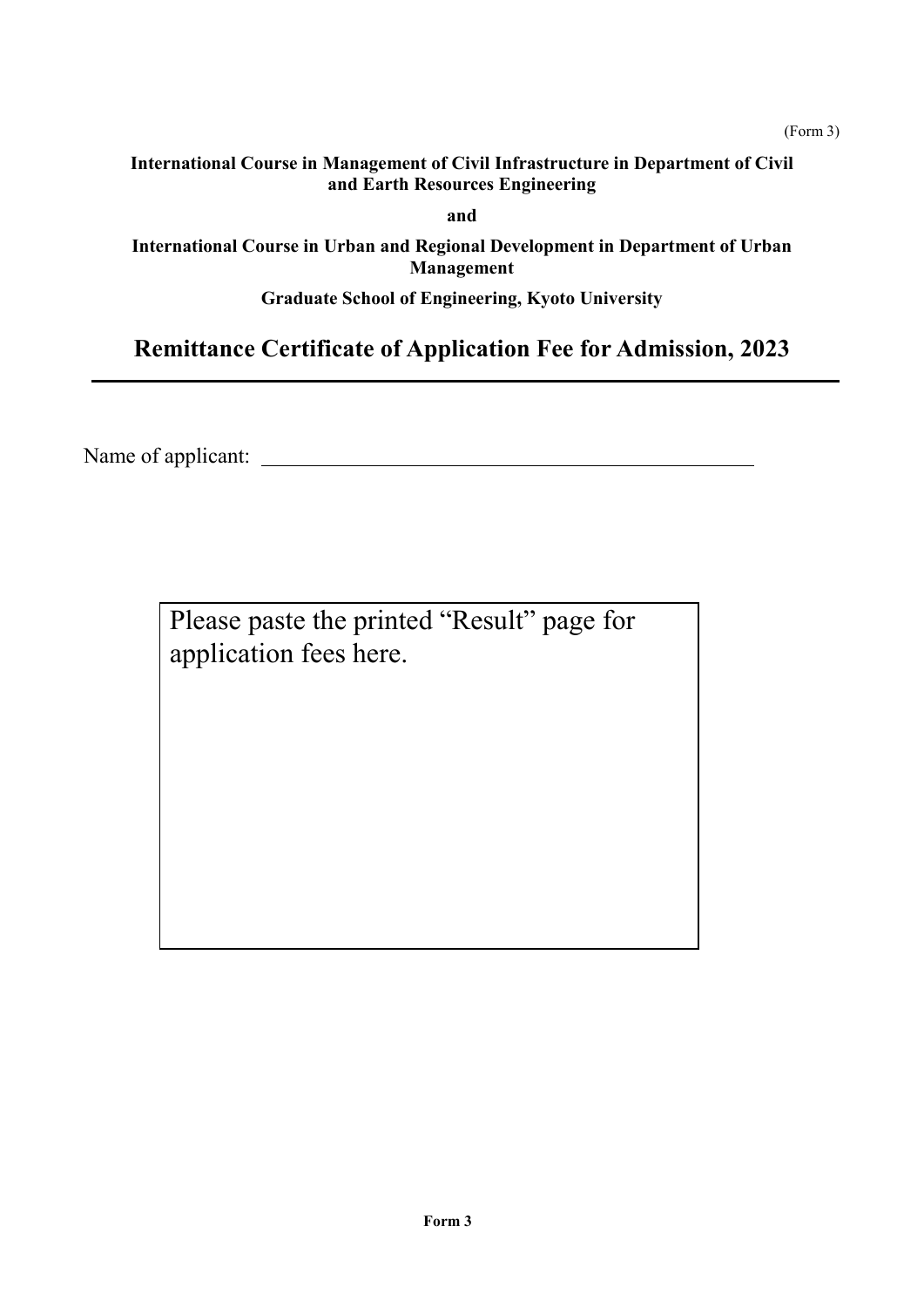(Form 4a)

(Name of Applicant)

(Address & postal code as of early July 2022)

(Name of Applicant) (Form 4b) (Address & postal code as of early September 2022)

(Form 4c) (Name of Applicant) (Address & postal code as of early March 2023)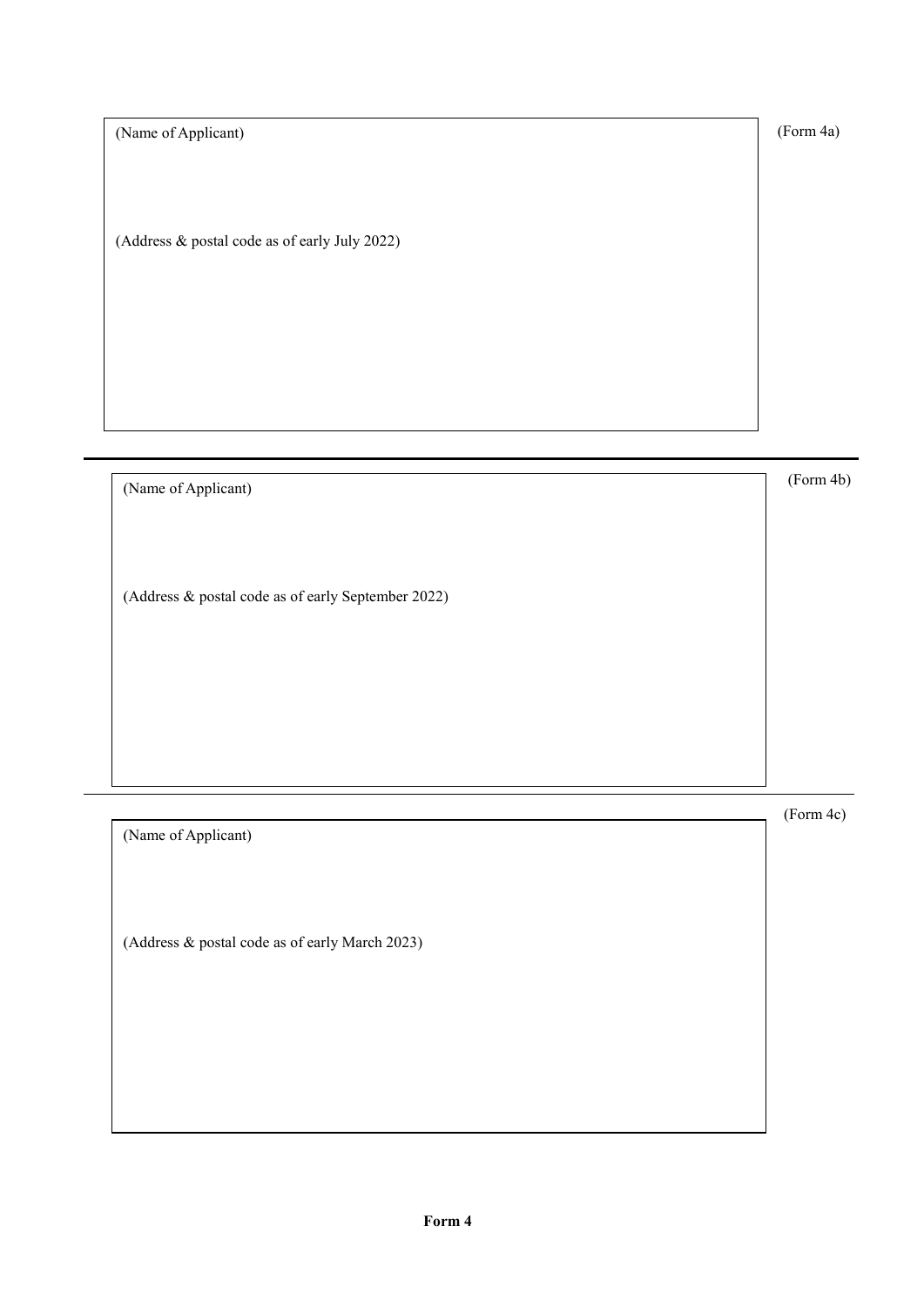**and**

**International Course in Urban and Regional Development in Department of Urban Management**

# **Graduate School of Engineering, Kyoto University**

# **Questionnaire for Submission of English Test Scores for Admission in 2023**

| Name of applicant:                                       |                                                                                                               |                                                                                                                                                                                                                                                                        |
|----------------------------------------------------------|---------------------------------------------------------------------------------------------------------------|------------------------------------------------------------------------------------------------------------------------------------------------------------------------------------------------------------------------------------------------------------------------|
| Please check and fill in the appropriate sections below. |                                                                                                               |                                                                                                                                                                                                                                                                        |
| TOEFL-iBT                                                | Date of examination:                                                                                          | Score:                                                                                                                                                                                                                                                                 |
| the following method.                                    | Online at the time of Registration                                                                            | I (the applicant) have ordered that the Institutional Score Report be sent to Kyoto University by                                                                                                                                                                      |
|                                                          | Online Order date:                                                                                            |                                                                                                                                                                                                                                                                        |
| <b>IELTS</b><br>on _______________(order date).          | Date of examination:<br>I (applicant) have ordered that the official score report be sent to Kyoto University | Score:                                                                                                                                                                                                                                                                 |
|                                                          | TOEIC Listening and Reading Test Date of examination: 1997 1997                                               | Score:                                                                                                                                                                                                                                                                 |
| Note:                                                    |                                                                                                               | Applicants who have taken TOEFL must order Institutional Score Report well in advance<br>so that the department of Civil and Earth Resources Engineering / Urban Management<br>(Institution Code: C092) can confirm their official score by "View Score Online" system |

 IELTS official score reports must reach Kyoto University by **July 29, 2022**. Applicants must therefore make a request to the test center to send the official score report to Kyoto University well in advance.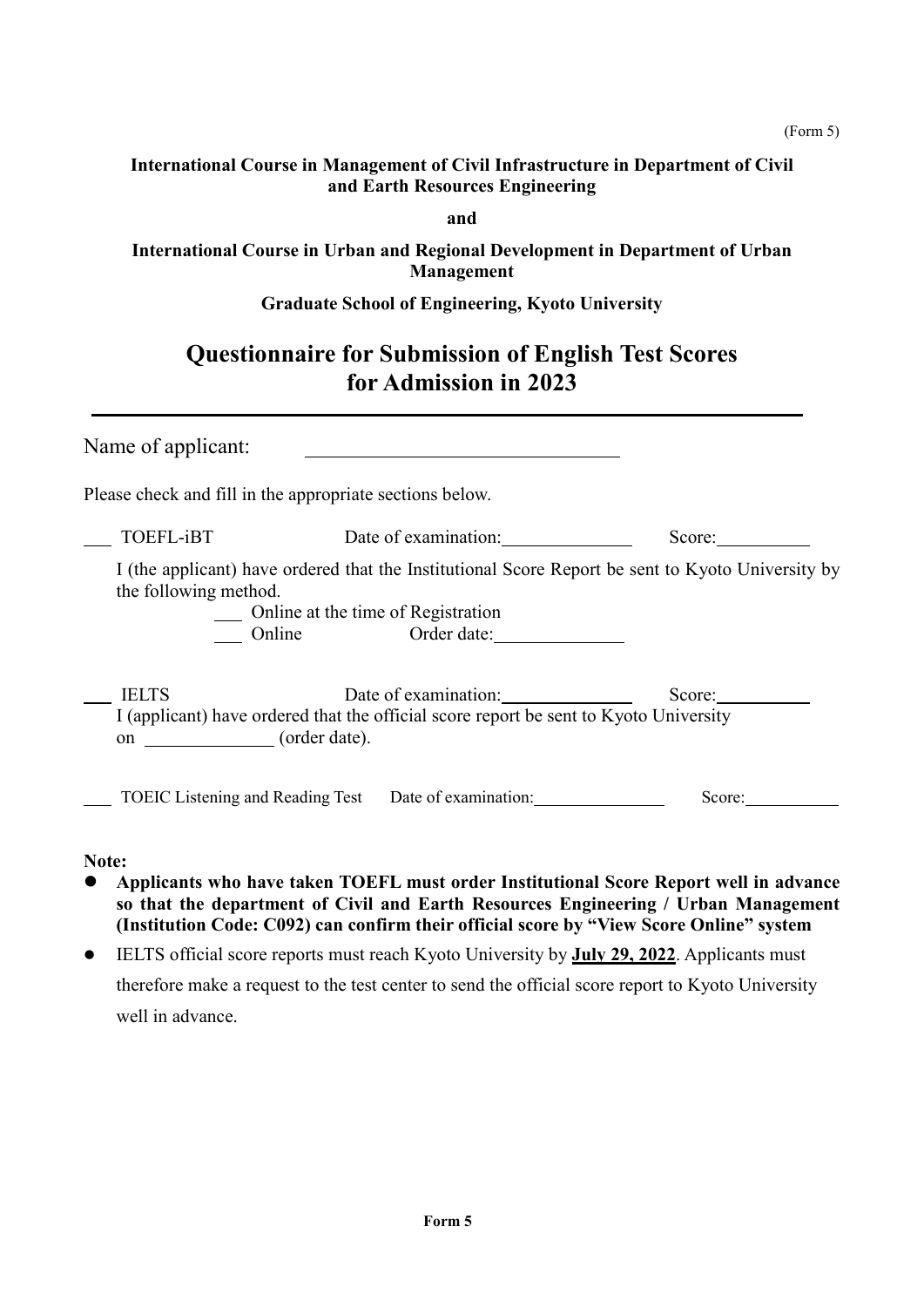**and**

#### **International Course in Urban and Regional Development in Department of Urban Management**

#### **Graduate School of Engineering, Kyoto University**

# **Letter of English Proficiency Statement**

Chair, Department of Civil and Earth Resources Engineering, Chair, Department of Urban Management, Graduate School of Engineering Kyoto University

I, the undersigned, hereby state that I am a native English speaker.

Year Month Date **Nationality** Family Name First Name

Signature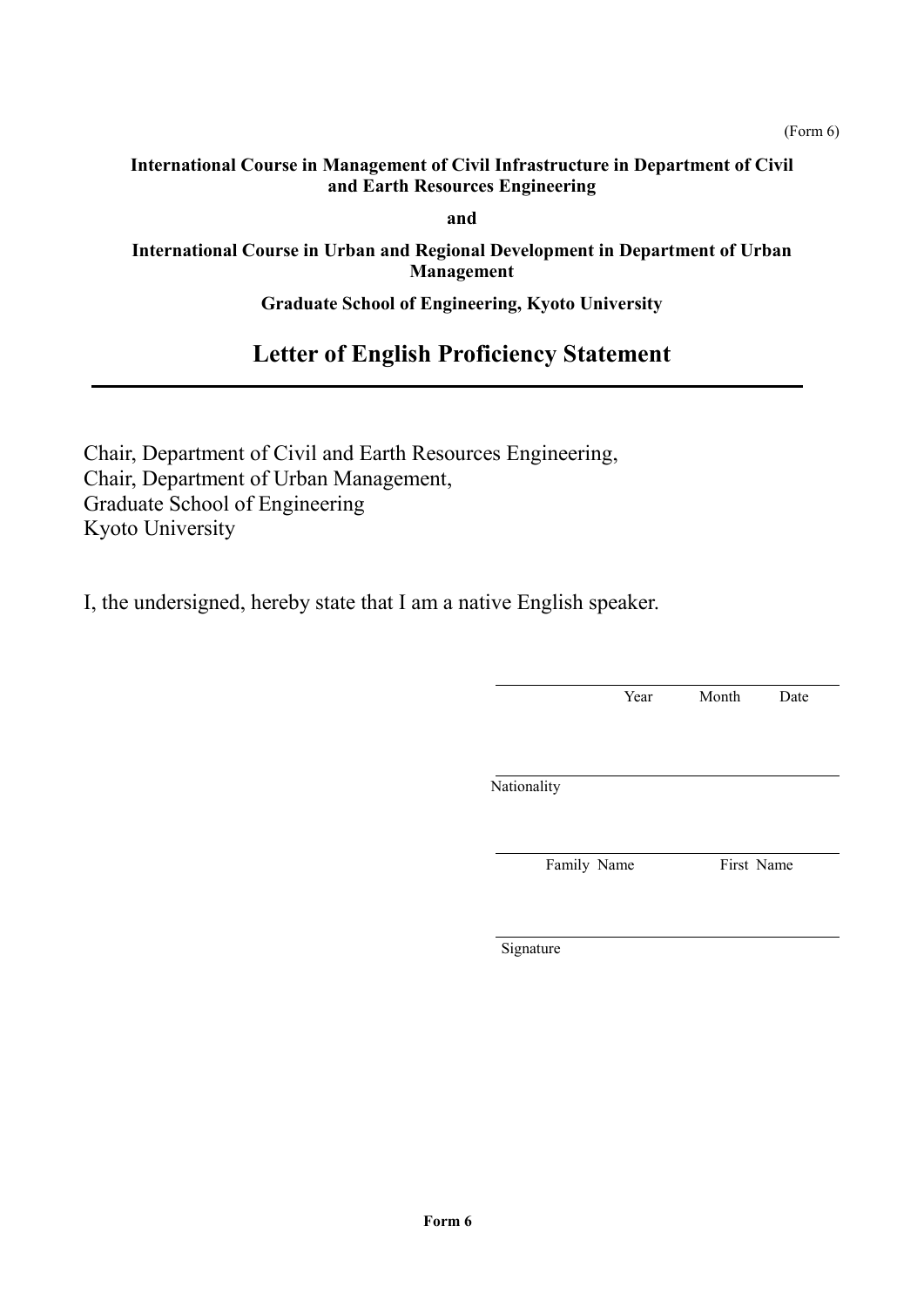**and**

**International Course in Urban and Regional Development in Department of Urban Management**

**Graduate School of Engineering, Kyoto University**

# **Preferred Study Area and Supervisor, and Specialized Subject of Oral Exam I for Admission in 2023**

#### **Preferred Study Area and Supervisor**

Enter the number (1 to 45) of the area in which you wish to study and the name of the supervisor from whom you wish to receive supervision by referring to the table in section **II. Study areas** in the guidelines.

| Study area | <b>T</b><br>$\sim$<br>Name of |
|------------|-------------------------------|
| No.        | supervisor                    |

#### **Specialized Subject of Oral Exam I**

Select one specialized subject from the following five specialized subjects by referring to section **VII. Selection Method**, i) Subjects, in the guidelines. Note that you are not allowed to take any other specialized subjects once you select one specialized subject in this form.

| $\Box$ Structural Mechanics    | $\Box$ Hydraulics | $\Box$ Soil Mechanics              |
|--------------------------------|-------------------|------------------------------------|
| $\Box$ Planning and Management |                   | $\Box$ Earth Resources Engineering |

Prior to submitting the application documents, applicants should contact their chosen supervisor and the form must be signed by the supervisor.

| Date | Name of applicant |  |
|------|-------------------|--|
|      |                   |  |

Signature of supervisor